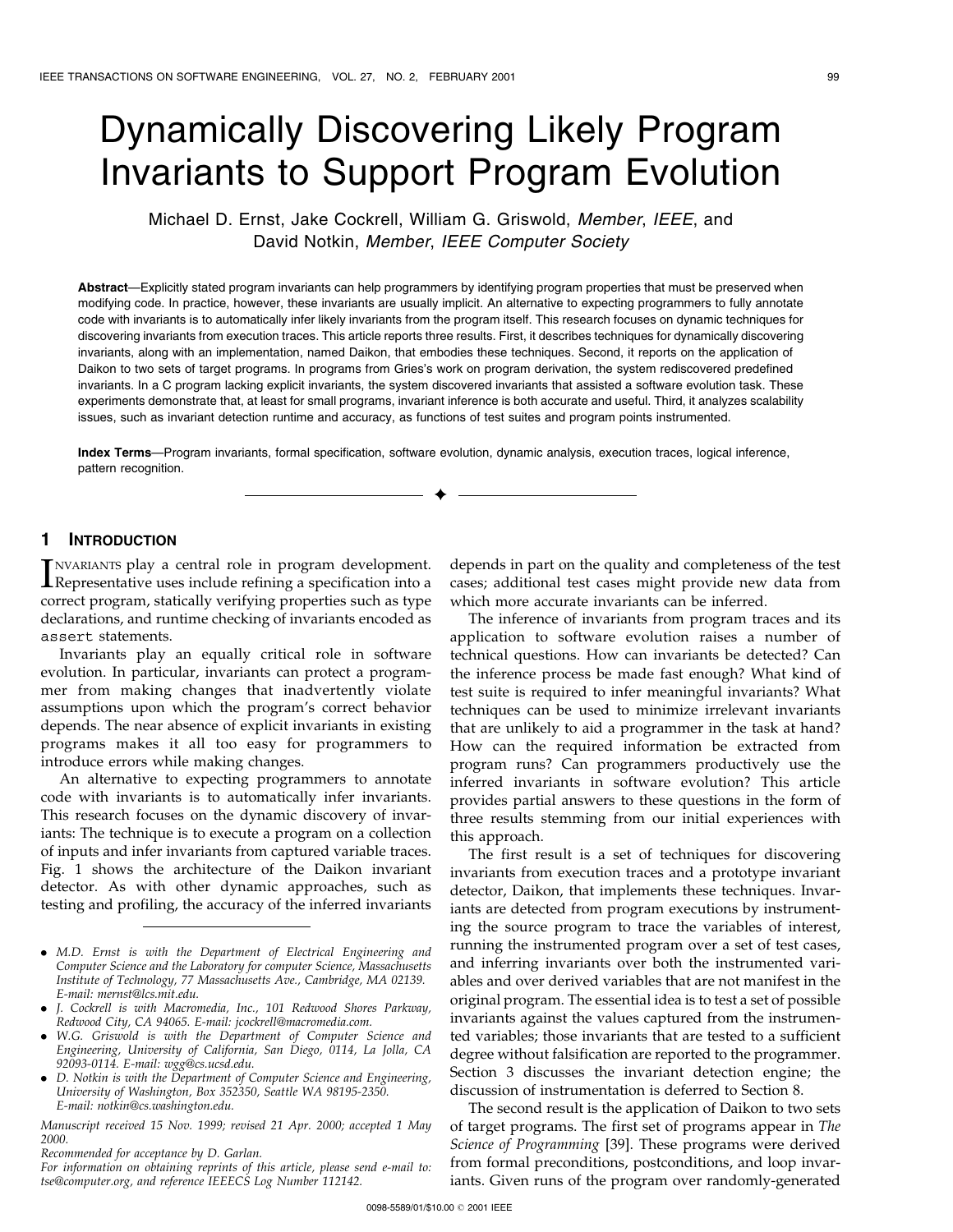

Fig. 1. Architecture of the Daikon tool for dynamic invariant inference.

inputs, Daikon discovers those same program properties, plus some additional ones (we introduce this result as motivation in Section 2). This first experiment demonstrates that dynamic invariant detection produces invariants that are accurate. The second set of programs-C programs, originally from Siemens [43] and modified by Rothermel and Harrold [72]—is not annotated with invariants, nor is there any indication that invariants were used explicitly in their construction. Section 4 shows how numeric invariants dynamically inferred from one of these programs assisted in understanding and changing it. This scenario also shows that dynamic invariant discovery is complementary to static techniques (which examine the program text but do not run the program). This second experiment demonstrates that dynamic invariant detection produces invariants that are useful.

The third result, presented in Section 5, is a quantitative analysis of scalability issues. The analysis demonstrates that inference running time is linearly correlated to the number of program points being traced, the square of the number of variables in scope at a program point, and the size of the test suite. Thus, choices of program points and variables over which to detect invariants can control invariant detection time. While there are many potential invariants, most of them are quickly falsified, contributing little to overall runtime. Experiments on test suite selection suggest that the set of invariants inferred tends to stabilize with growing test suite size, reducing the need for large test suites and, thus, limiting inference time. Section 6 correlates the number of invariants with program correctness. Section 7 discusses some initial work concerning the adequacy of automatically generated test suites for invariant inference.

Finally, Section 9 surveys related work, Section 10 discusses ongoing and future work, and Section 11 concludes the paper.

## 2 REDISCOVERY OF INVARIANTS

To introduce dynamic invariant detection and illustrate Daikon's output, we present the invariants detected in a simple program taken from The Science of Programming [39], a book that espouses deriving programs from specifications. Unlike typical programs, for which it may be difficult to determine the desired output of invariant detection, many of the book's programs include preconditions, postconditions, and loop invariants that embody the properties of the computation that the author considered important. These specifications form a "gold standard" against which an

invariant detector can be judged. Thus, these programs are ideal initial tests of our system.

Daikon successfully reports all the formally-specified preconditions, postconditions, and loop invariants in chapters 14 and 15 of the book. (After this success, we did not feel the need to continue the exercise with the following chapters.) Chapter 14 is the first containing formallyspecified programs; previous chapters present the underlying mathematics and methodology. These programs perform simple tasks, such as searching, sorting, changing multiple variables consistently, computing GCD, and the like. We did not investigate a few programs whose invariants were described via pictures or informal text rather than mathematical predicates.

All the programs are quite small and we built simple test suites of our own. These experiments are not intended to be conclusive, but to be a good initial test. The programs are small enough to show in full in this article, along with the complete Daikon output. Additionally, they illustrate a number of important issues in invariant detection.

As a simple example of invariant detection, consider a program that sums the elements of an array (Fig. 2). We transliterated this program to a dialect of Lisp enhanced with Gries-style control constructs such as nondeterministic conditionals. Daikon's Lisp instrumenter (Section 8) added code that writes variable values into a data trace file; this code was automatically inserted at the program entry (ENTER), at the loop head (LOOP), and at the program exit (EXIT). We ran the instrumented program on 100 randomly-generated arrays of length 7 to 13, in which each element was a random number in the range  $-100$  to  $100$ , inclusive. Fig. 3 shows the output of the Daikon invariant detector given the data trace file.

$$
i, s := 0, 0;
$$
  
\n**do**  $i \neq n \rightarrow$   
\n $i, s := i + 1, s + b[i]$   
\n**od**

Precondition:  $n \geq 0$ Postcondition:  $s = (\sum j : 0 \le j < n : b[j])$ Loop invariant:  $0 \le i \le n$  and  $s = (\sum j : 0 \le j < i : b[j])$ 

Fig. 2. Gries array sum program (Program 15.1.1 [39, p. 180]) and its formal specification. The program sums the values in array  $b$  (of length n) into result variable s. The statement  $i, s := 0, 0$  is a parallel (simultaneous) assignment of the values on the right-hand side of the  $:=$  to the variables on the left-hand side. The **do-od** form repeatedly evaluates the condition on the left-hand side of the  $\rightarrow$  and, if it is true, evaluates the body on the right-hand side; execution of the form terminates when the condition evaluates to false.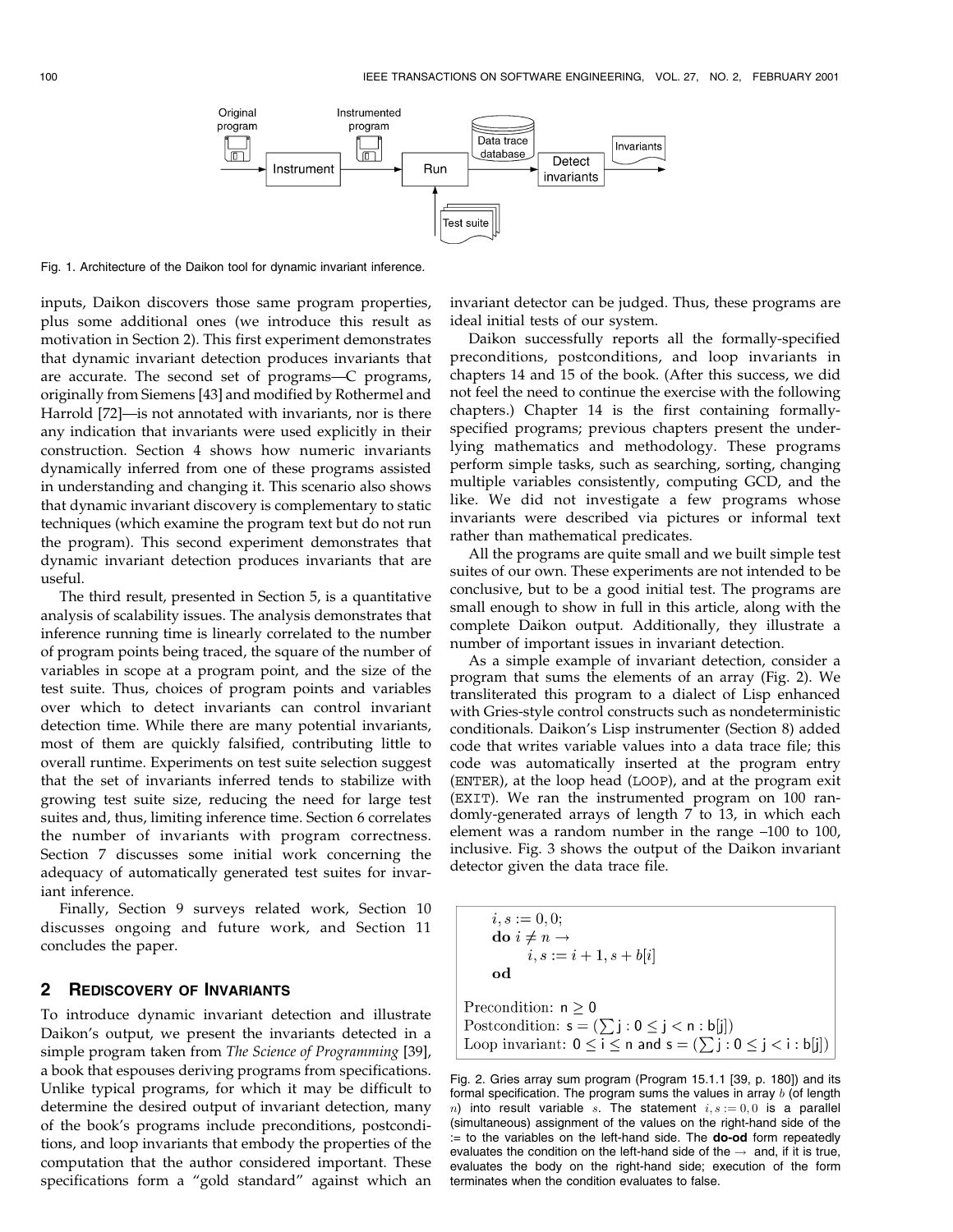| $15.1.1::$ : ENTER          | 100 samples            |
|-----------------------------|------------------------|
| $N = size(B)$               | (7 values)             |
| N in [713]                  | (7 values)             |
| B                           | $(100 \text{ values})$ |
| All elements $>= -100$      | $(200 \text{ values})$ |
| 15.1.1::EXIT                | 100 samples            |
| $N = I = orig(N) = size(B)$ | (7 values)             |
| $B = orig(B)$               | $(100 \text{ values})$ |
| $S = sum(B)$                | (96 values)            |
| $N$ in $[713]$              | (7 values)             |
| B                           | $(100 \text{ values})$ |
| All elements $>= -100$      | $(200 \text{ values})$ |
| 15.1.1::L00P                | 1107 samples           |
| $N = size(B)$               | (7 values)             |
| $S = sum(B[0I-1])$          | $(452 \text{ values})$ |
| N in [713]                  | (7 values)             |
| I in $[013]$                | (14 values)            |
| $I \leq N$                  | (77 values)            |
| <sub>B</sub>                | $(100 \text{ values})$ |
| All elements in [-100100]   | $(200 \text{ values})$ |
| sum(B) in [-556539]         | (96 values)            |
| $B[0]$ nonzero in $[-9996]$ | (79 values)            |
| B[-1] in [-8899]            | $(80 \text{ values})$  |
| $B[0I-1]$                   | $(985 \text{ values})$ |
| All elements in [-100100]   | $(200 \text{ values})$ |
| $N := B[-1]$                | $(99 \text{ values})$  |
| $B[0]$ != $B[-1]$           | $(100 \text{ values})$ |

Fig. 3. Invariants inferred for the Gries array sum program (Fig. 2) over 100 randomly generated input arrays. Invariants are shown for the entry (precondition) and exit (postcondition) of the program, as well as the loop head (loop invariant). Daikon successfully rediscovered the invariants in the program's formal specification (Fig. 2); those goal invariants are boxed for emphasis.  $B[-1]$  is shorthand for  $B[size(B)-1]$ , the last element of array  $B$ , and orig(var) represents var's value at the start of procedure execution. Invariants for elements of an array are listed indented under the array; in this example, no array has multiple elementwise invariants. The number of samples in the right-hand column is the number of times each program point was executed; the loop iterates multiple times for each test case, generating multiple samples. The counts of values, also in the right-hand column, indicate how many distinct variable values were encountered. For instance, although the program was exited 100 times, the boxed postcondition  $S = sum(B)$ indicates that variable  $S$  (and  $Sum(B)$ ) had only 96 distinct final values on those 100 executions.

This is neither the best nor most realistic test suite; it happens to be the first one we tried when testing Daikon. The results illustrate potential shortcomings of the approach and motivate improvements that handle them. Fig. 4 shows Daikon's output when the array sum program is run over a different test suite. Sections 3 and 7 discuss the selection of test suites.

The preconditions (invariants at the ENTER program point) of Fig. 3 record that N is the length of array B, that N falls between 7 and 13 inclusive, and that the array elements are always at least  $-100$ . The first invariant,  $N = size(B)$ , is crucial to the correctness of the program, yet was omitted from the formal invariants stated by Gries. Gries's stated

| 15.1.1:::ENTER<br>100 samples |                        |
|-------------------------------|------------------------|
| $N = size(B)$                 | (24 values)            |
| $N \geq 0$                    | (24 values)            |
|                               |                        |
| 15.1.1::EXIT<br>100 samples   |                        |
| $B = orig(B)$                 | (96 values)            |
| $N = I = orig(N) = size(B)$   | (24 values)            |
| $S = sum(B)$                  | $(95 \text{ values})$  |
| $N \geq 0$                    | (24 values)            |
|                               |                        |
| $15.1.1::L00P$ 986 samples    |                        |
| $N = size(B)$                 | (24 values)            |
| $S = sum(B[0I-1])$            | $(858 \text{ values})$ |
| N in [035]                    | $(24 \text{ values})$  |
| $I \geq 0$                    | $(36 \text{ values})$  |
| $I \leq N$                    | (363 values)           |
| B                             | (96 values)            |
| All elements in [-60057680]   | (784 values)           |
| sum(B) in [-1500621144]       | (95 values)            |
| $B[0I-1]$                     | (887 values)           |
| All elements in [-60057680]   | (784 values)           |

Fig. 4. Invariants inferred for the Gries array sum program (Fig. 2) over an input set whose array lengths and element values were chosen from exponential distributions, but with the same expected array lengths and element values as the uniform distributions used in Fig. 3. Invariants in Fig. 3 that were specific to that test suite do not appear in this output.

precondition,  $N \geq 0$ , is implied by the boxed output,  $N \in [7, ..., 13]$ , which is shorthand for  $N \ge 7$  and  $N \le 13$ .

The postconditions (at the EXIT program point) include the Gries postcondition,  $S = sum(B)$ ; Section 3.2 describes inference over functions such as sum. In addition, Daikon discovered that N and B remain unchanged; in other words, the program has no side effects on those variables.

The loop invariants (at the LOOP program point) include those of Gries, along with several others. One of these additional invariants bounds the maximum value of the array elements, in complement to the minimum value noted in the precondition and postcondition invariants. Section 3.1 discusses why it is reported as a loop invariant but not in the preconditions or postconditions and [27] shows how to eliminate such invarients.

In Fig. 3, invariants that appear as part of the formal specification of the program in the book are boxed for emphasis. Invariants beyond those can be split into three categories. First are invariants erroneously omitted from the formal specification but detected by Daikon, such as  $N = size(B)$ . Second are properties of the test suite, such as  $N \in [7..13]$ . These invariants provide valuable information about the data set and can help validate a test suite or indicate the usage context of a function or other computation. Third are extraneous, probably uninteresting invariants, such as  $N \neq B[-1]$ , which are further discussed in Section 10.1 and eliminated by [27].

In this example, Daikon detected  $N = size(B)$  because that property holds in the test cases, which were written to satisfy the intent of the author (as made clear in the book). To express this intent, the postcondition should have been  $s = (\sum j : 0 \le j < size(B) : b[j])$ . The same code could be used in a different way, to sum part of an array with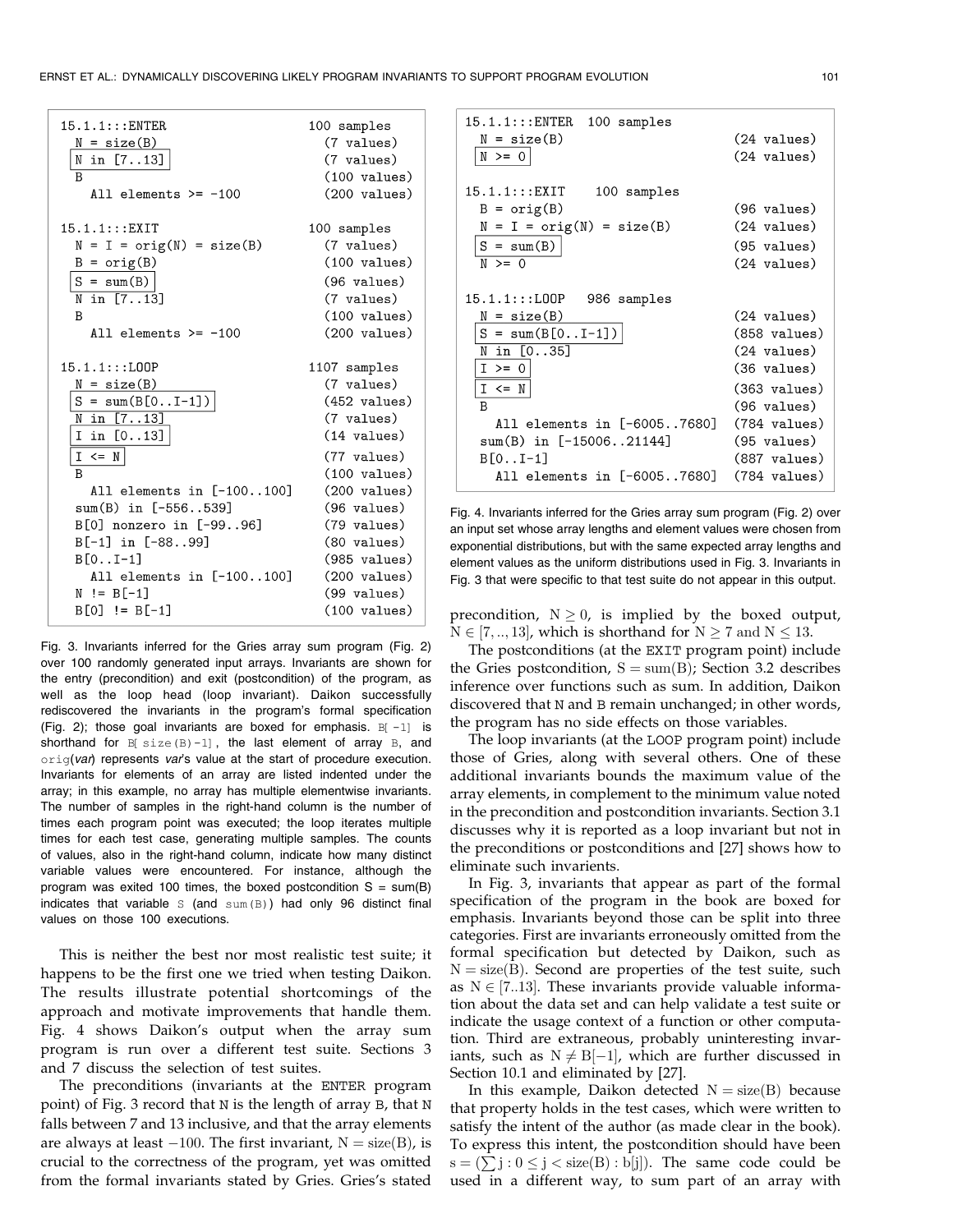precondition  $N \leq size(B)$  and the existing postcondition. A different test suite could indicate such uses of the program.

The fact that Daikon found the fundamental invariants in the Gries programs—including crucial ones not specified by Gries-demonstrates the potential of dynamic invariant detection. (For this toy program, which was small enough to exhaustively discuss in this article, static analysis could produce the same result. However, static analysis cannot report true but undecidable properties or properties of the program context. Furthermore, static analysis of language features such as pointers remains beyond the state of the art because of the difficulty of representing the heap, which forces precision-losing approximations. Dynamic analysis does not suffer these drawbacks, so it complements static analysis.) Section 4 shows Daikon's application to a more realistic program that was constructed without the use of formal invariants. Before that, however, Section 3 describes how Daikon operates.

# 3 INFERRING INVARIANTS

There are two principal challenges to inferring the invariants presented in the previous section: choosing what invariants to infer and performing the inference. A third challenge, capturing the program's behavior for inference, is discussed Section 8.

Daikon infers invariants at specific program points such as procedure entries and exits and, optionally, loop heads. The instrumented program provides Daikon, for each execution of such a program point, with the values of variables in scope. Daikon checks for invariants involving a single variable (a constraint that holds over its values) or multiple variables (a relationship among the values of the variables). The invariants are as follows, where  $x$ ,  $y$ , and  $z$ are variables, and  $a$ ,  $b$ , and  $c$  are computed constants:

- . Invariants over any variable:
	- Constant value:  $x = a$  indicates the variable is a constant.
	- Uninitialized:  $x =$  uninit indicates the variable is never set.
	- Small value set:  $x \in \{a, b, c\}$  indicates the variable takes on only a small number of different values.
- . Invariants over a single numeric variable:
	- Range limits:  $x \ge a$ ,  $x \le b$ , and  $a \le x \le b$ (printed as  $x$  in  $[a..b]$ ) indicate the minimum and/or maximum value.
	- Nonzero:  $x \neq 0$  indicates the variable is never set to 0; see Section 3.1 for details on when such an invariant is reported.
	- Modulus:  $x \equiv a \pmod{b}$  indicates that x mod b  $=$  a always holds.
	- Nonmodulus:  $x \not\equiv a \pmod{b}$  is reported only if x mod b takes on every value besides a.
- . Invariants over two numeric variables:
	- Linear relationship:  $y = ax + b$ .
	- Ordering comparison:  $x < y$ ,  $x \le y$ ,  $x > y$ ,  $x \geq y$ ,  $x = y$ ,  $x \neq y$ .
- Functions:  $y = fn(x)$  or  $x = fn(y)$ , for fn one of Python's built-in unary functions (absolute value, negation, bitwise complement); additional functions are trivial to add.
- Invariants over  $x + y$ : Any invariant from the list of invariants over a single numeric variable, such as  $x + y \equiv a \pmod{b}$ .
- Invariants over  $x y$ : As for  $x + y$ ; this subsumes ordering comparisons and can permit inference of properties such as  $x - y > a$ , which Daikon prints as  $x > y + a$ .
- . Invariants over three numeric variables:
	- Linear relationship:  $z = ax + by + c$ ,  $y = ax +$  $bz + c$ , or  $x = ay + bz + c$ .
	- Functions:  $z = f_n(x, y)$ , for fn one of Python's built-in binary functions (min, max, multiplication, and, or, greatest common divisor; comparison, exponentiation, floating point rounding, division, modulus, left and right shifts); additional functions are trivial to add. The other permutations of  $\langle x, y, z \rangle$  are also tested (three permutations for symmetric functions, listed before the parenthesis's semicolon, and six permutations for nonsymmetric functions).
- . Invariants over a single sequence variable:
	- Range: Minimum and maximum sequence values, ordered lexicographically; for instance, this can indicate the range of string or array values.
	- Element ordering: Whether the elements of each sequence are nondecreasing, nonincreasing, or equal; in the latter case, each sequence contains (multiple instances of) a single value, though that value may differ from sequence to sequence.
	- Invariants over all sequence elements (treated as a single large collection): For example, in Fig. 3, all elements of array B are at least  $-100$ .

The sum invariants of Fig. 3 do not appear here because sum(B) is a derived variable, which is described in Section 3.2.

- . Invariants over two sequence variables:
	- Linear relationship:  $y = ax + b$ , elementwise.
	- Comparison:  $x < y$ ,  $x \le y$ ,  $x > y$ ,  $x \ge y$ ,  $x = y$ ,  $x \neq y$ , performed lexicographically.
	- Subsequence relationship:  $x$  is a subsequence of y or vice versa.
	- Reversal:  $x$  is the reverse of  $y$ .
- . Invariants over a sequence and a numeric variable:
	- Membership:  $i \in S$ .

For each variable or tuple of variables, each potential invariant is instantiated and tested. For instance, given variables  $x$ ,  $y$ , and  $z$ , each potential unary invariant is checked for  $x$ , for  $y$ , and for  $z$ ; each potential binary invariant is checked for  $\langle x, y \rangle$ , for  $\langle x, z \rangle$ , and for  $\langle y, z \rangle$ ; and each potential ternary invariant is checked for  $\langle x, y, z \rangle$ . A potential invariant is checked by examining each sample in turn; a sample is a tuple of values for the instrumented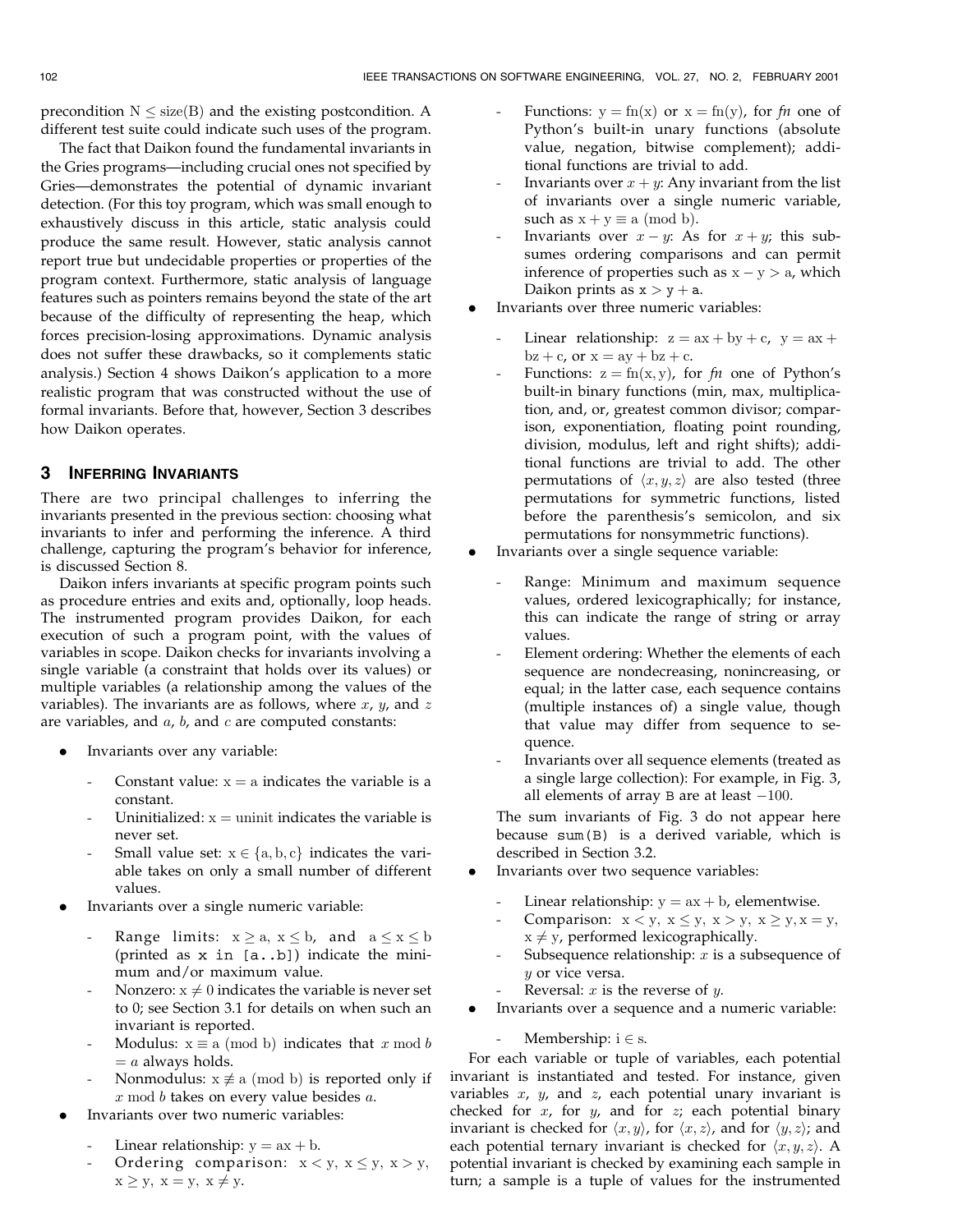variables at a program point, stemming from one execution of that program point. As soon as a sample not satisfying the invariant is encountered, the invariant is known not to hold and is not checked for any subsequent samples (though other invariants may continue to be checked). Thus, the cost of computing invariants tends to be proportional to the number of invariants discovered (see also Section 5).

As a simple example, consider the C code

```
int inc(int *x, int y) {
  *x += y;return *x;
}
```
At the procedure exit, value tuples might include (the first line is shown for reference):

| $\text{orig}(x),$ | $\text{orig}(*x),$ | $\text{orig}(y)$ , | x,          | $*X$ , | у, | return         |  |
|-------------------|--------------------|--------------------|-------------|--------|----|----------------|--|
| 4026527180.       | 2,                 | 1,                 | 4026527180. | 3.     | 1. | 3              |  |
| 146204.           | 13.                | 1,                 | 146204.     | 14,    | 1. | 14             |  |
| 4026527180.       | 3.                 | 1,                 | 4026527180. | 4,     | 1. | $\overline{4}$ |  |
| 4026527180.       | 4,                 | 1,                 | 4026527180. | 5,     | 1. | 5              |  |
| 146204.           | 14.                | 1,                 | 146204.     | 15,    | 1. | 15             |  |
| 4026527180.       | 5,                 | 1,                 | 4026527180. | 6,     | 1. | 6              |  |
| 4026527180.       | 6,                 | 1,                 | 4026527180, | 7.     | 1. | 7              |  |
|                   |                    | ٠                  |             |        |    |                |  |
|                   |                    |                    |             |        |    |                |  |

This value trace admits invariants including  $x = \text{orig}(x)$ ,  $y =$ orig(y) = 1,  $*x = \text{orig}(*x) + 1$ , and return = \*x.

The invariants listed above are inexpensive to test and do not require full-fledged theorem proving. For example, the linear relationship  $x = ay + bz + c$  with unknown coefficients  $a$ ,  $b$ , and  $c$  and variables  $x$ ,  $y$ , and  $z$  has three degrees of freedom. Consequently, three (linearly independent) tuples of  $(x, y, z)$  values are sufficient to determine the coefficients, after which checking requires only a few arithmetic operations and an equality check. As another example of inexpensive checking, a common modulus (variable b in  $x \equiv a \pmod{b}$ ) is the greatest common divisor of the differences among list elements.

To reduce source language dependence, simplify the implementation, and improve error checking, Daikon supports only two forms of data: scalar number (including characters and booleans) and sequence of scalars; all trace values must be converted into one of these forms. For example, an array A of tree nodes (each with a left and a right child) would be converted into two arrays: A.left containing (object IDs for) the left children and A.right for the right children. This design choice avoids the inferencetime overhead of interpretation of data structure information. Because declared types are also recorded (in a separate file), mapping all program types to this limited set does not conflate different types. Invariants over the original objects can be recovered from Daikon's output because it computes invariants across the arrays, such as finding relationships over the *i*th element in each. For example,  $a[i].left <$ a[i].right is reported as a.left[i]  $\langle$  a.right[i], which a postprocessing step could easily convert to the former representation by referring to the original program type declarations.

We produced the list of potential invariants by proposing a basic set of invariants that seemed natural and generally applicable, based on our programming and specification experience. We later added other invariants we found helpful in analyzing programs and that we believed would be generally useful; we did this only between experiments rather than biasing experiments by tuning Daikon to specific programs. We also removed from our original list some invariants that turned out to be less useful in practice than we had anticipated. The list does not include all the invariants that programmers might find useful. For instance, Daikon does not yet follow arbitrary-length paths through recursive data structures (see Section 10 and [30]). Nor does Daikon compute invariants such as a linear relationship over four variables, nor test every data structure for the red-black tree invariant. Omitting such invariants controls cost and complexity: Section 5 notes that the number of invariants checked can significantly affect Daikon's runtime. In general, we balanced performance and the likely general utility of the reported invariants. Over time, we expect to modify Daikon's list of invariants, based on comments from users and on improvements in the underlying inference technology. (Users can easily add their own domain-specific invariants and derived variables (Section 3.2) by writing a small amount of code.) Even the current list is useful: It enabled the successful detection of the Gries invariants and useful invariants in the Siemens suite (Section 4).

Invariants can be viewed as forming a lattice based on subsumption (logical implication). The implementation takes advantage of these relationships in order to improve both performance and the intelligibility of the output (see Section 10.1). Perhaps some additional advantage could be gained by further formalizing this lattice.

#### 3.1 Invariant Confidence

Not all unfalsified invariants should be reported. If there are few unique value tuples at a program point (because the program point is executed few times or is frequently executed with the same variable values), then relationships over those few distinct variable values may be mere coincidences, even though the properties always held on the test runs. Reporting too many spurious invariants could discourage programmers from looking through the list for better-supported invariants.

One simple solution to the problem is to use a better test suite. A larger, more complete test suite is likely to include counterexamples to coincidental properties that hold in smaller test sets. Because generating ideal test suites is difficult (see also Sections 5.1.3 and 7) and to improve invariant detection output even for deficient test suites, Daikon includes a method for computing invariant confidences.

For each detected invariant, Daikon computes the probability that such a property would appear by chance in a random input. If that probability is smaller than a userspecified confidence parameter, then the property is considered noncoincidental and is reported. In other words, Daikon assumes a distribution and performs a statistical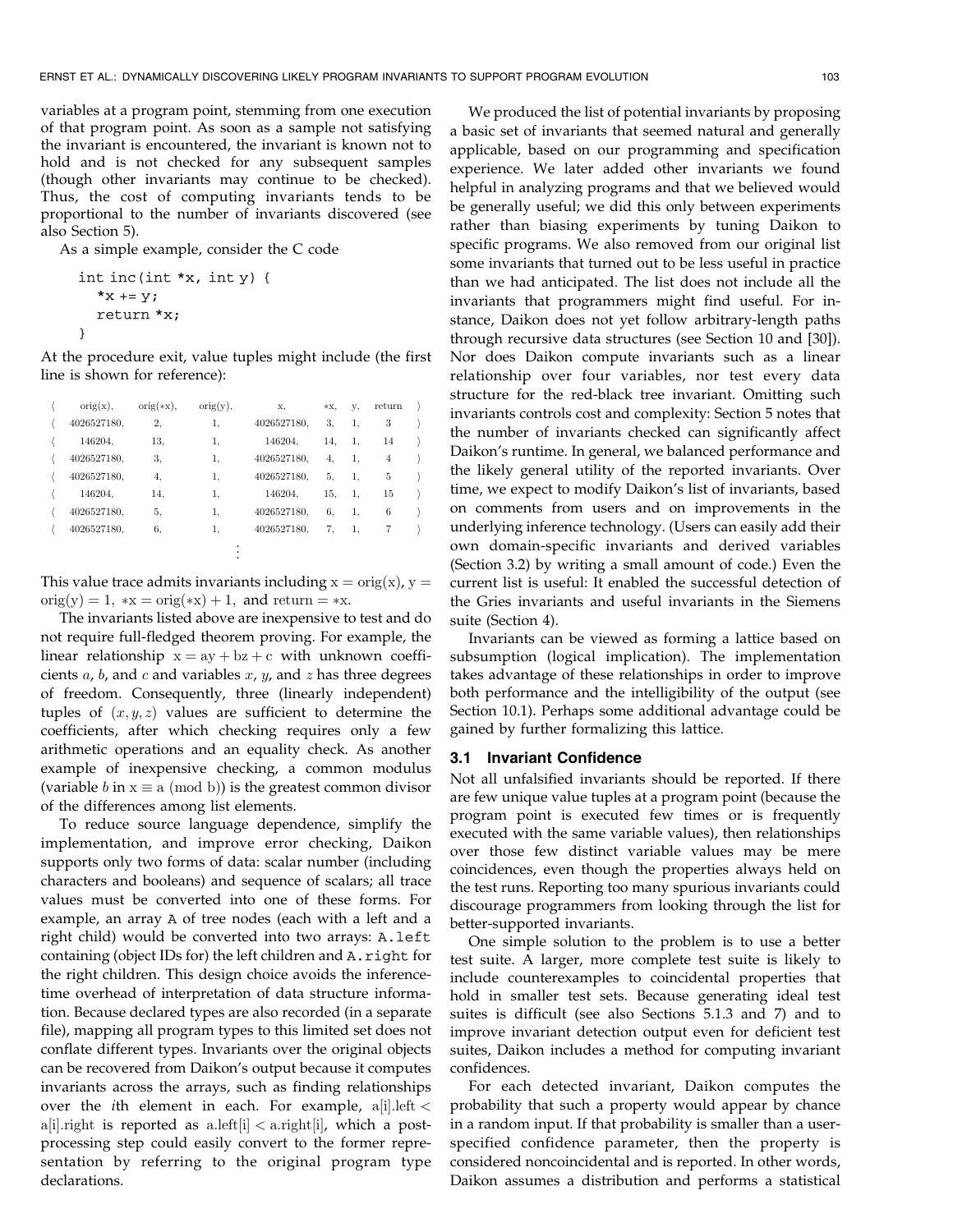test in an attempt to discredit the null hypothesis, which states that the observed values were generated by chance from the distribution. If the null hypothesis is rejected at a certain level of confidence, then the observed values are noncoincidental and their unusual property is worth reporting. (This probability limit is not a confidence on the likelihood that the reported invariants are correct over all possible inputs; rather, it is used to decide whether a particular invariant is worth reporting to the user.)

For the purposes of this article—in part to demonstrate spurious invariants like those of Fig.  $3$ —we set the probability limit to 0.01, to report invariants that are no more than 1 percent likely to have occurred by chance. For actual use, we recommend a substantially smaller value: If the system checks millions of potential invariants, then reporting thousands of spurious invariants is likely to be unacceptable.

As a concrete example of a statistical test, suppose the reported values for variable  $x$  fall in a range of size  $r$  that includes 0 (suppose x ranges from  $\frac{r}{2}$  to  $-\frac{r}{2} - 1$ ), but that  $x \neq 0$  for all test cases. If the values are uniformly distributed, then the probability that a single instance of x is not 0 is  $1 - \frac{1}{r}$ . Given s samples, the probability that x is never 0 is  $(1 - \frac{1}{r})^s$ . If this probability is less than a userdefined confidence level, then the invariant  $x \neq 0$  is reported. Tests for  $x \neq y$  and (non)modulus tests are analogous. As another example, ranges for numeric variables (such as  $c \in [32..126]$  or  $x > 0$ ) are also not reported unless they appear to be noncoincidental. A limit is reported if the several values near the range's extrema all appear about as often as would be expected (the distribution appears to be uniform and stops at the observed minimum or maximum), or if the extremum appears much more often than would be expected (as if greater or lesser values have been clipped to that value).

The 100 random arrays used in the experiment of Fig. 3 happened to support only one boundedness inference (all elements  $\geq -100$ ). On a second run, over 100 arrays selected from the same distribution, both bounds were inferred and, for larger test suites, both bounds were always inferred. Fig. 4 shows the result of running Daikon on a different set of 100 arrays; the output is almost precisely the Gries invariants.

In Figs. 3 and 4, some invariants are reported at the loop head, but not at the procedure entry or exit, even though the same array values were visible at all program points. The reason is that 100 samples were insufficient to support any inequality inferences, but the loop head is executed more times. We have subsequently enhanced our implementation to record whether each variable has been set since the last time the program point was encountered; counting only the first occurrence of a particular variable value eliminates all the extra loop invariants from Figs. 3 and 4. Details are reported in [27].

# 3.2 Derived Variables

Computing invariants over manifest program variables can be inadequate for a programmer's needs. For instance, if array a and integer lasti are both in scope, then a[lasti] may be of interest, even though that expression is not a source code variable and may not appear in the program text.

Therefore, Daikon adds certain "derived variables" (actually expressions) to the list it is given as input. These derived variables are the following:

- . Derived from any sequence s:
	- Length (number of elements):  $size(s)$ .
	- Extremal elements:  $s[0]$ ,  $s[1]$ ,  $s[size(s)$  -1], s[size(s)-2]; the latter two are reported as  $s[-1]$ ,  $s[-2]$  for brevity, where the negative indices suggest indexing from the end rather than the beginning of the sequence. Including the second and penultimate elements (in addition to the first and last) accommodates header nodes and other distinguished uses of extremal elements.
	- . Derived from any numeric sequence s:
		- sum:  $sum(s)$ ,
		- minimum element: min(s),
		- maximum element: max(s).
	- . Derived from any sequence s and any numeric variable i:
		- Element at the index:  $s[i], s[i-1]$  (as in the a[lasti] example above). Both the element at the specified index and the element immediately preceding it are introduced as derived variables because programmers sometimes use a maximum (the last valid index) and sometimes a limit (the first invalid index).
		- Subsequences:  $s[0..i], s[0..i-1],$  where the notation s[a..b] indicates the portion of s spanning indices a to b, inclusive. As in the above case, two subsequences are introduced because numbers may indicate a maximum valid index or a length.
- . Derived from function invocations: number of calls so far. Daikon computes this from a running count over the trace file.

Daikon treats derived variables just like other variables, permitting it to infer invariants that are not hard-coded into its list. For instance, if size(A) is derived from sequence A, then the system can report the invariant  $i < size(A)$  without hard-coding a less-than comparison check for the case of a scalar and the length of a sequence. Thus, the implementation can report compound relations that we did not necessarily anticipate.

Variable derivation and invariant inference can also avoid unnecessary work by examining previouslycomputed invariants. Therefore, derived variables are not introduced until invariants have been computed over previously existing variables and derived variables are introduced in stages rather than all at once. For instance, for sequence A, the derived variable size(A) is introduced and invariants are computed over it before any other variables are derived from A. If  $j \geq size(A)$ , then there is no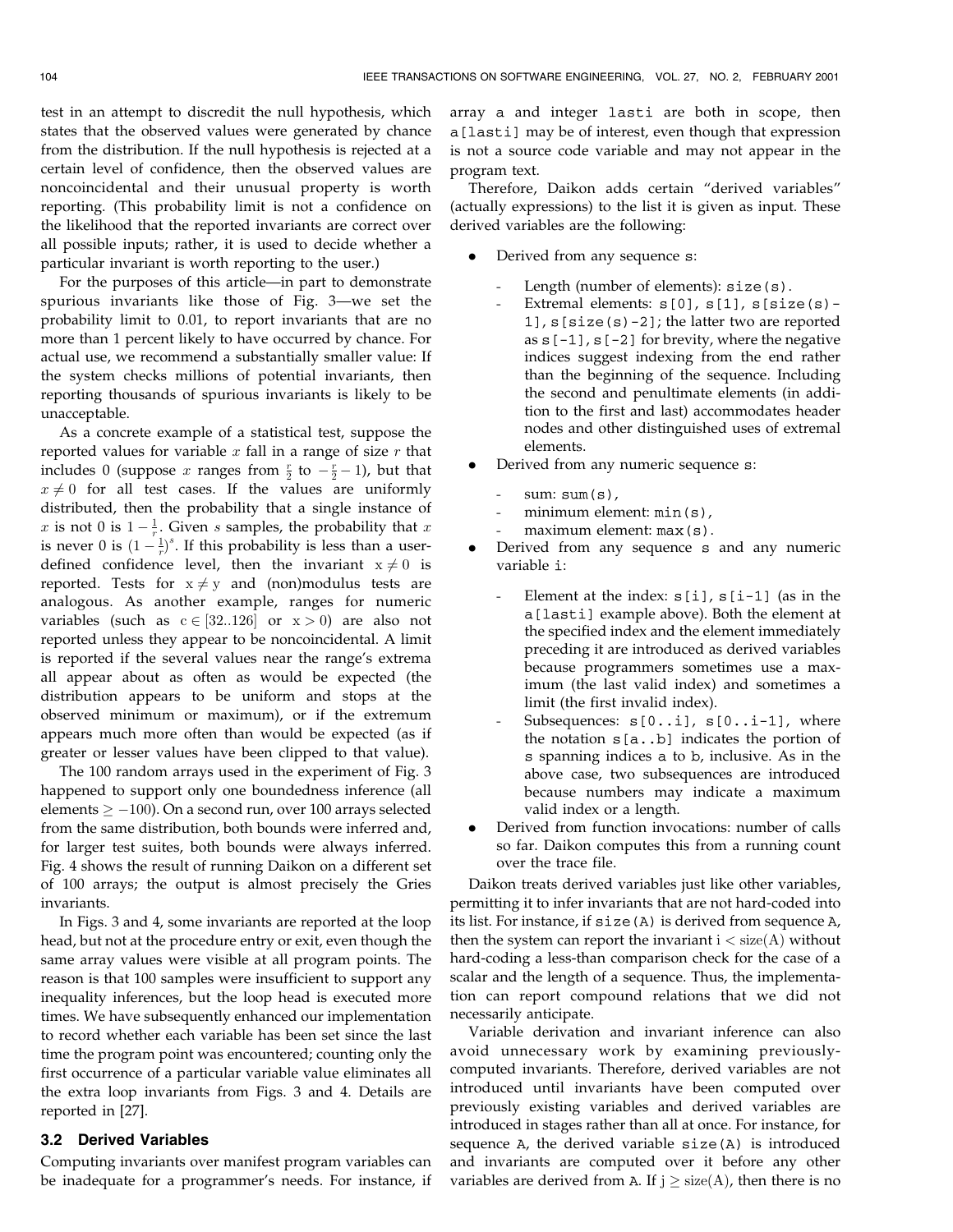sense in creating the derived variable A[j]. When a derived variable is only sometimes sensible, as when j is only sometimes a valid index to A, no further derivations are performed over A[j]. Likewise, A[0..size(A)-1] is identical to A, so it need not be derived.

Derived variables are guaranteed to have certain relationships with other variables; for instance, A[0] is a member of A and i is the length of A[0..i-1]. Daikon does not compute or report such tautologies. Likewise, whenever two or more variables are determined to be equal, one of them is chosen as canonical and the others are removed from the pool of variables to be derived from or analyzed, reducing both computation time and output size.

Deriving variables from other derived variables could eventually create an arbitrary number of new variables. In order to avoid overburdening the system (and introducing baroque, unhelpful variables), Daikon halts derivation after a fixed number of iterations, limiting the depth of any potential derivation and the number of derived variables.

# 4 USE OF INVARIANTS

As discussed in Section 2, dynamic invariant detection accurately rediscovered the known invariants for the Gries programs. This section reports on a second experiment that indicates that inferred invariants can be of substantial assistance in understanding, modifying, and testing a program that contains no explicitly-stated invariants. To determine whether and how derived invariants aid program modification, two programmers working as a team modified a program (from the Siemens suite [43] as modified by Rothermel and Harrold [72]) using both traditional tools and invariants produced by the prototype invariant detector Daikon.

This section lays out the task, describes the programmers' activity in modifying the program, and discusses how the use of invariants is qualitatively different from more traditional styles of gathering information about programs.

## 4.1 The Task

The Siemens replace program takes a regular expression and a replacement string as command-line arguments, then copies an input stream to an output stream while replacing any substring matched by the regular expression with the replacement string. The replace program consists of 563 lines of C code and contains 21 procedures. The program has no comments or other documentation, which is regrettably typical for real-world programs.

The regular expression language of replace includes Kleene-\* closure [55] but omits Kleene-+ closure, so we decided that this would be a useful and realistic extension. In preparation for the change, we instrumented and ran replace on 100 test cases randomly selected from the 5,542 provided with the Siemens suite. Given the resulting trace, Daikon produced invariants at the entry and exit of each procedure. We provided the output to the programmers making the change, who then worked completely independently of us. As described below, they sometimes used the dynamically detected invariants and sometimes found traditional tools and techniques more useful.

```
\ldotselse if ((arg[i] == CDOSURE) && (i > start))ſ
    1j = lastj;if (in_set_2(path[i]))
        done = true;else
        stclose(pat, &j, lastj);
\mathcal{F}\ddots
```
Fig. 5. Function makepat's use of constant CLOSURE in Siemens program replace.

## 4.2 Performing the Change

The programmers began by studying the program's call structure and high-level definitions (essentially a static analysis) and found that it is composed of a pattern parser, a pattern compiler, and a matching engine. To avoid modifying the matching engine and to minimize changes to the parser, they decided to compile an input pattern of the form  $\langle pat \rangle$ + into the semantically equivalent  $\langle pat \rangle$  $\langle pat \rangle$ \*.

The initial changes were straightforward and were based on informal program inspection and manual analysis. In particular, simple text searches helped the programmers find how "\*" was handled during parsing. They mimicked the constant CLOSURE of value '\*' with the new constant PCLOSURE (for "plus closure") of value '+' and made several simple changes, such as adding PCLOSURE to sets that represent special classes of characters (in functions in\_set\_2 and in\_pat\_set).

They then studied the use of CLOSURE in function makepat, since makepat would have to handle PCLOSURE analogously. The basic code in makepat (Fig. 5) determines whether the next character in the input is CLOSURE; if so, it calls the "star closure" function, stclose (Fig. 6), under most conditions (and the exceptions should not differ for plus closure). The programmers duplicated this code sequence, modifying the copy to check for PCLOSURE and to call a new function, plclose. Their initial body for plclose was a copy of the body of stclose.

To determine appropriate modifications for plclose, the programmers studied stclose. The initial, static study of the program determined that the compiled pattern is stored in a 100-element array named pat. They speculated that the uses of array pat in stclose's loop manipulate the pattern that is the target of the closure operator, adding characters to the compiled pattern using the function addstr.

The programmers wanted to verify that the loop was indeed entered on every call to stclose. Since this could depend on how stclose is called, which could depend in turn on unstated assumptions about what is a legal call to stclose, they decided to examine the invariants for stclose rather than attempt a global static analysis of the program. The initialization and exit conditions in stclose's loop imply the loop would not be entered if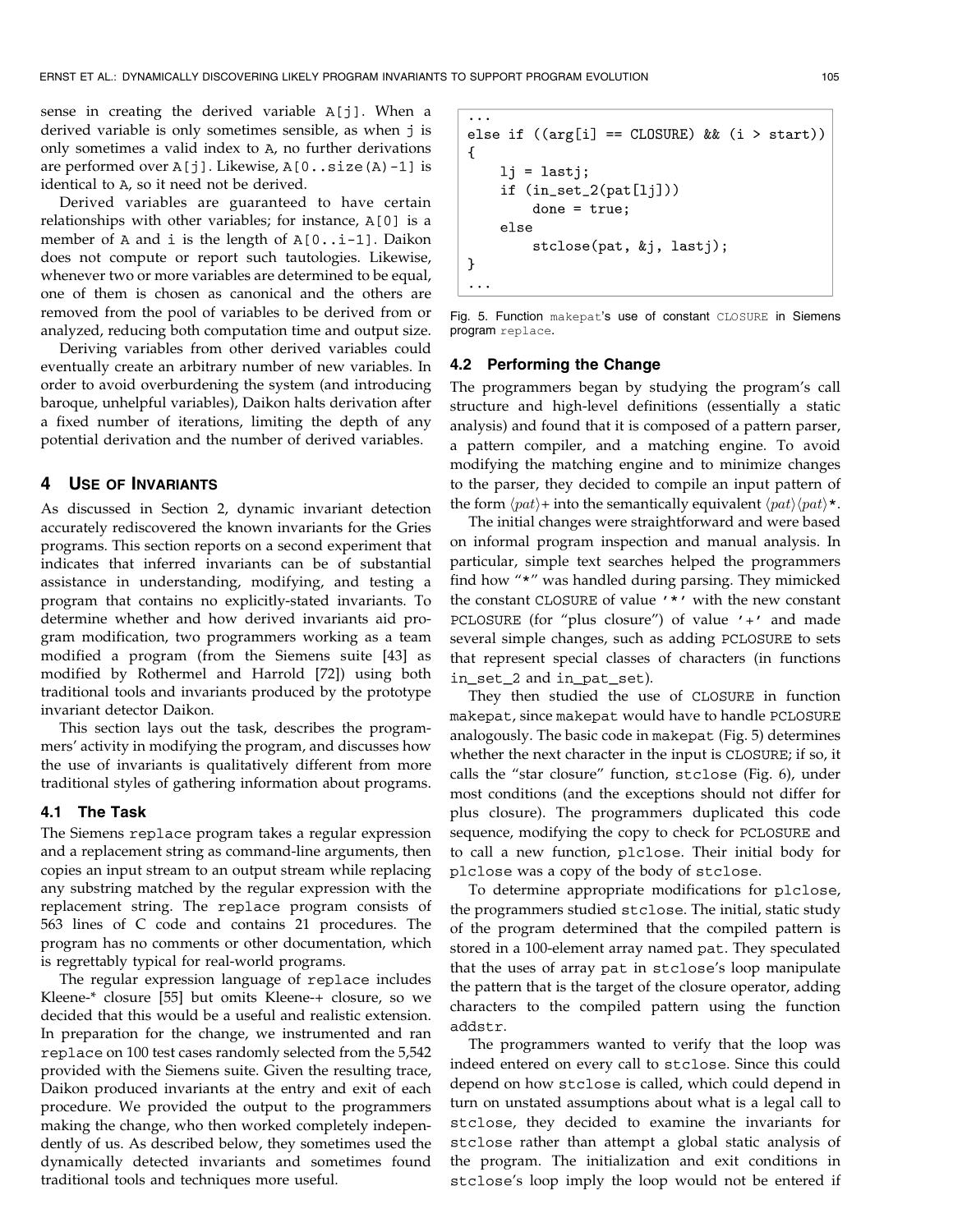```
void stclose(pat, j, lastj)
char*pat;
int
         *j;int
         lastj;
\mathcal{L}int jt;
    int jp;
    bool
                  junk;
    for (jp = *j - 1; jp \geq lastj ; jp--)\mathcal{L}_{\mathcal{L}}jt = jp + CLOSIZE;junk = addstr(path[jp], pat, &jt, MAXPATH);*j = *j + CLASSIZE;pat[lastj] = CLOSURE;}
```
Fig. 6. Function stelose in Siemens program replace. This was the template for the new plclose function (Fig. 8).

\*j were equal to lastj, so they examined the invariants inferred for those variables on entry to stclose:

> $*$ j > 2  $lastj \geq 0$  $lasti \leq *i$ .

The third invariant implies that the loop body might not be executed (if lastj  $=$  \*j, then jp is initialized to lastj-1 and the loop body is never entered), which was inconsistent with the programmers' initial belief.

To find the offending values of lastj and  $*$ j, they queried the trace database for calls to stclose in which lastj  $= *j$ , since these are the cases when the loop is not entered. (Daikon includes a tool that takes as input a program point and a constraint and produces as output the tuples in the execution trace database that satisfy $-$ or, optionally, falsify—the constraint at the program point.) The query returned several calls in which the value of  $\star$ j is 101 or more, exceeding the size of the array pat. The programmers soon determined that, in some instances, the compiled pattern is too long, resulting in an unreported array bounds error. This error was apparently not noticed previously, despite a test suite of 5,542 test cases.

Excluding these exceptional situations, the loop body in stclose always executes when the function is called, increasing the programmers' confidence that the loop manipulates the pattern to which the closure operator is being applied. To allow them to proceed with the Kleene-+ extension without first fixing this bug, we recomputed the invariants without the test cases that caused the improper calls to stclose.

Studying stclose's manipulation of array pat (Fig. 6) more carefully, they observed that the loop index is decremented and pat is both read and written by addstr (Fig. 7). Moreover, the closure character is inserted into the array not at the end of the compiled pattern, but at index lastj. Looking at the invariants for pat, they found pat  $\neq$  orig(pat), which indicates that pat

is always updated. To determine what stclose does to pat, they queried the trace database for values of pat at the entry and exit of stclose. For example:

```
Test case: replace "ab*" "A"
  values of parameter pat for calls to stclose:
     in value: pat = "cacb"out value: pat = "ca*cb"
```
This suggests that the program compiles literals by prefixing them with the character c and puts Kleene-\* expressions into prefix form. (One of the authors independently discovered this fact through careful study of the program text.) In the compiled pattern ca\*cb, ca stands for the character a, cb stands for the character b, and \* modifies cb.

The negative indexing and assignment of \* into position lastj moves the closed-over pattern rightward in the array to make room for the prefix \*. For a call to plclose the result for the above test case should be cacb\*cb, which would match one or more instances of character b rather than zero or more. The new implementation of Kleene-+ requires duplicating the previous pattern, rather than shifting it rightward, so the Kleene-+ implementation can be a bit simpler. After figuring out what addstr is doing with the address of the index passed in (it increments the index unless the array bound is exceeded), the programmers converged on the version of plclose in Fig. 8.

To check that the modified program does not violate invariants that should still hold, they added test cases for Kleene-+ and we recomputed the invariants for the modified program. As expected, most invariants remained unchanged, while some differing invariants verified the program modifications. Whereas stclose has the invariant  $*j = orig(*j) + 1$ , plclose has the invariant  $\ast j \geq \text{orig}(\ast j) + 2$ . This difference was expected, since the compilation of Kleene-+ replicates the entire target pattern, which is two or more characters long in its compiled form.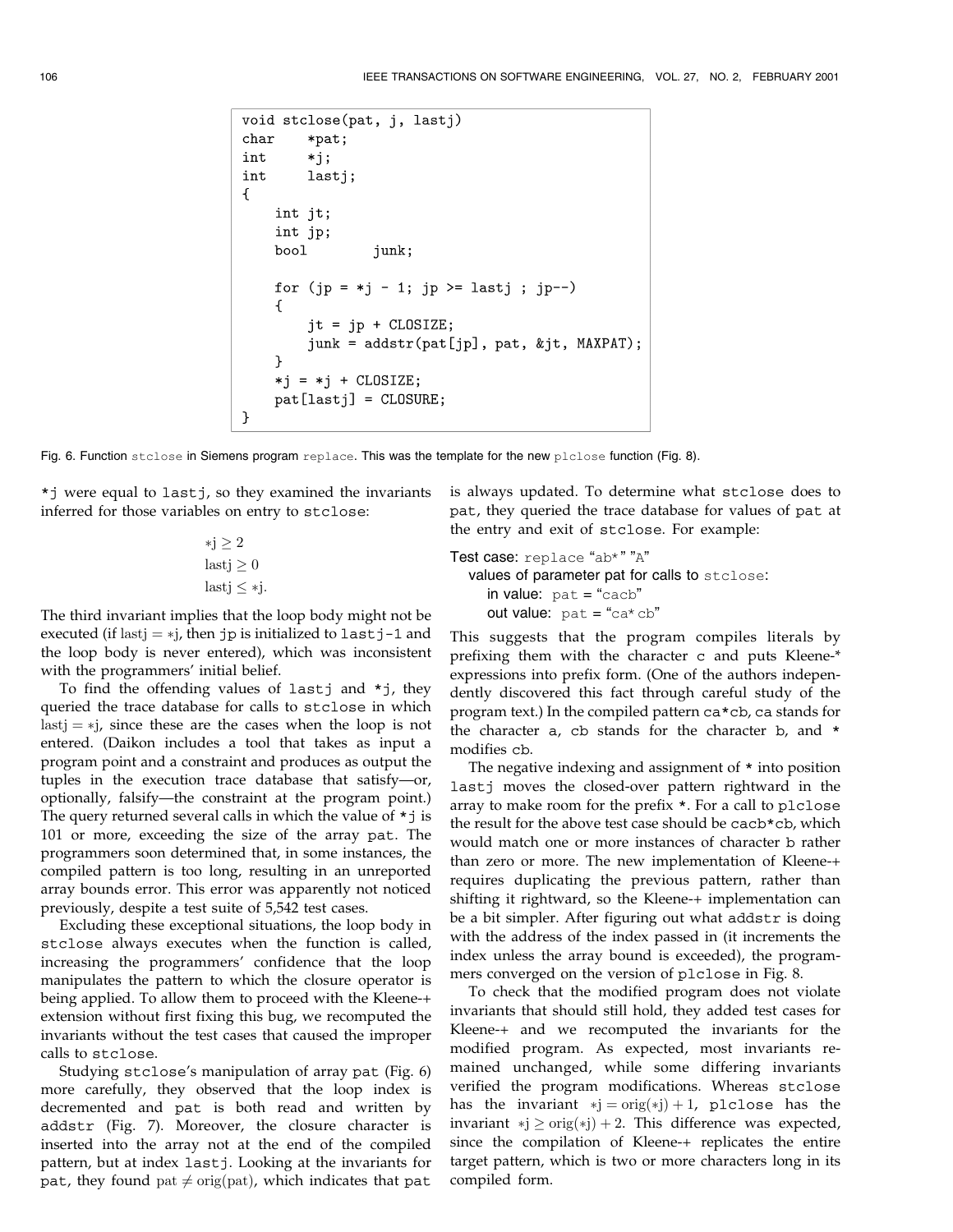```
int addstr(c, outset, j, maxset)
char\mathbf{c}:
char
         *outset;
int
          *j;
int.maxset;
\mathcal{L}_{\mathcal{L}}bool
                   result;
    if (*j \geq maxset)result = false;else {
         outset[*j] = c;*j = *j + 1;result = true;}
    return result;
ł
```
Fig. 7. Function addstr in Siemens program replace.

# 4.3 Invariants for makepat

In the process of changing replace, the programmers also investigated several invariants discovered for function makepat (among others). In determining when stclose is called—to learn more about when the new plclose will be called—the makepat invariants showed them that parameter start (tested in Fig. 5) is always 0 and parameter delim, which controls the outer loop, is always the null character (character 0). These invariants indicated that makepat is used only in specialized contexts, saving considerable effort in understanding its role in pattern compilation. The programmers reported doing mental partial evaluation in order to understand the specific use of the function in the program.

The programmers had hypothesized that both lastj and lj in makepat should always be less than local j (i.e., lastj and lj refer, at different times, to the last generated element of the compiled pattern, whereas j refers to the next place to append). Although the invariants for makepat

confirmed this relation over lastj and j, no invariant between lj and j was reported. A query on the trace database at the exit of makepat returned several cases in which j is 1 and lj is 100, which contradicted the programmers' expectations and prevented them from introducing bugs based on a flawed understanding of the code. Another inferred invariant was

 $\text{cells}(\text{in} \text{ set.2}) = \text{cells}(\text{stclose}).$ 

Since in\_set\_2 is only called in the predicate controlling stclose's invocation (see Fig. 5), the equal number of calls indicates that none of the test cases caused in\_set\_2 to return false. Rather than helping modify the program, this invariant indicates a property of the particular 100 test cases we used. It suggests a need to run replace on more of the provided test cases to better expose replace's special-case behavior and produce more accurate invariants (see also Section 5).

# 4.4 Invariant Uses

In the task of adding the Kleene-+ operator to the Siemens replace program, dynamically detected invariants played a number of useful roles.

Explicated data structures. Invariants and queries over the invariant database helped explicate the undocumented structure of compiled regular expressions, which the program represents as strings.

Confirmed and contradicted expectations. In function makepat, the programmers expected that  $lasti < j$  and  $lj < j$ . The first expectation was confirmed, increasing their confidence in their understanding of the program. The second expectation was refuted, permitting them to correct their misunderstanding and preventing them from introducing a bug based on a flawed understanding.

Revealed a bug. In function stclose, the programmers expected that last  $j \lt j$  (this  $\star j$  is unrelated to j in makepat). The counterexample to this property evidenced a previously undetected array bounds error.

Showed limited use of procedures. Two of the parameters to function makepat were the constant zero. Its behavior in

```
void plclose(pat, j, lastj)
char*pat;
int
        *j;int
        lastj;
€
    int jt;
    int jp;
    bool
                junk;
    jt = *j;addstr(CLOSURE, pat, j, MAXPAT);
    for (jp = lastj; jp < jt; jp++)€
        junk = addstr(path[jp], pat, j, MAXPATH);}
}
```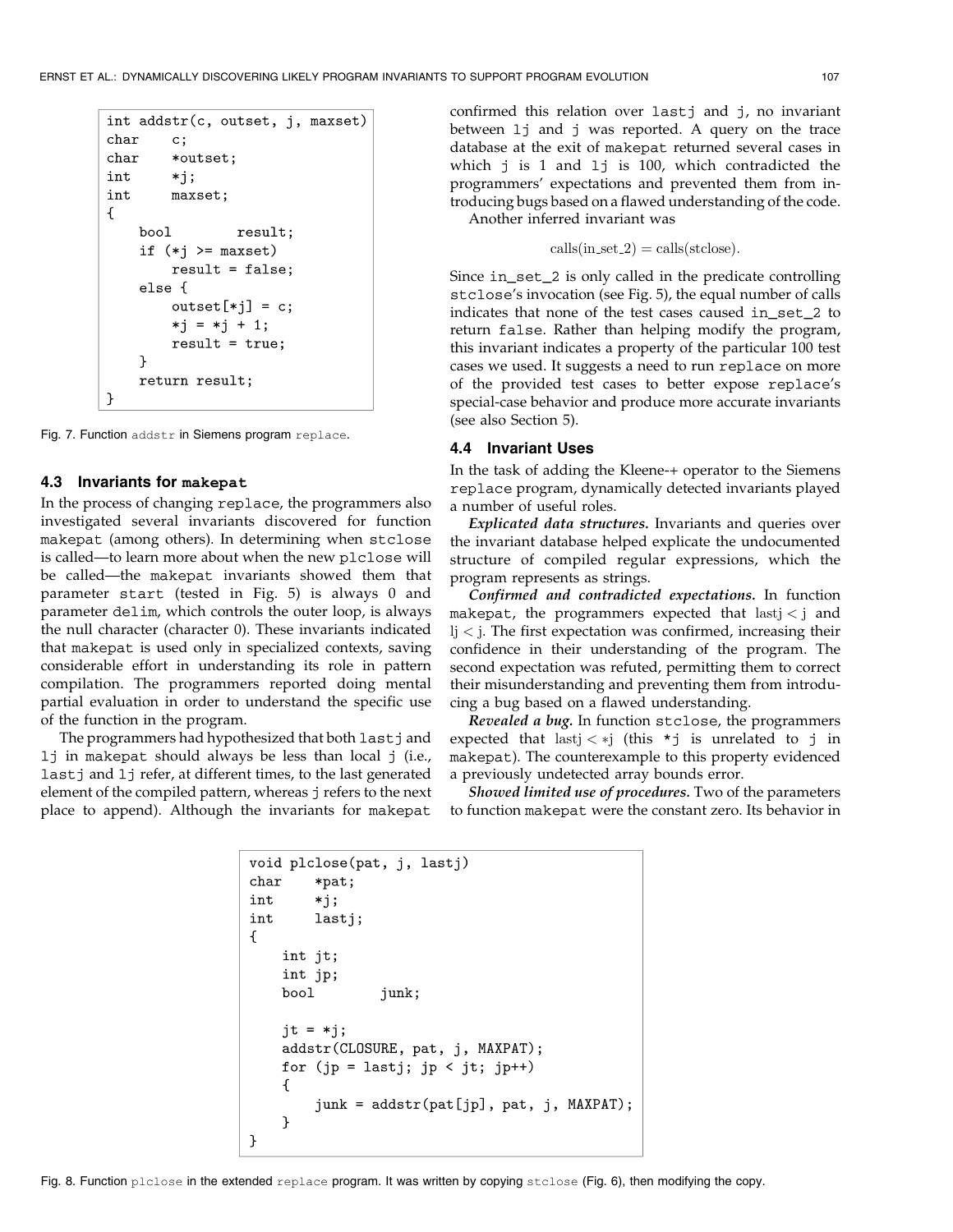that special case—which was all that was required in order to perform the assigned task—was easier to understand than its full generality.

Demonstrated test suite inadequacy. The number of invocations of two functions (and the constant return value of one of them, which the programmers noticed later) indicated that one branch was never taken in the small test suite. This indicated the need to expand the test suite.

Validated program changes. Differences in invariants over \*j in stclose and plclose showed that in one respect, plclose was performing as intended. The fact that invariants over much of the rest of the program remained identical showed that unintended changes had not been made, nor had changes in modified parts of the program inadvertently affected the computations performed by unmodified parts of the program.

# 4.5 Discussion

Although the use of dynamically detected invariants was convenient and effective, everything learned about the replace program could have been detected via a combination of careful reading of the code, additional static analyses (including lexical searches), and selected program instrumentation such as insertion of printf statements or execution with a debugger. However, adding inferred invariants to these techniques provides several qualitative benefits.

First, inferred invariants are a succinct abstraction of a mass of data contained in the data trace. The programmer is provided with information-in terms of manifest program variables and expressions at well-defined program points—that captures properties that hold across all runs. These invariants provide substantial insight that would be difficult for a programmer to extract manually from the trace or from the program using traditional means.

Second, inferred invariants provide a suitable basis for the programmer's own, more complex inferences. The reported invariants are relatively simple and concern observable entities in the program. Programmers might prefer to be told ª\*j refers to the next place to append a character into the compiled pattern," but this level of interpretation is well beyond current capabilities. However, the programmer can examine the program text or perform supporting analyses to better understand the implications of the reported invariants. For example, the presence of several related invariants indicating that \*j starts with a zero value and is regularly incremented by one during the compilation of the pattern allowed the programmers to quickly determine the higher-level invariant. The basic nature of reported invariants do not render them useless.

Third, the programmers reported that seeing the inferred invariants led them to think more in terms of invariants than they would have otherwise. They believed that this helped them to do a better job and make fewer errors than they would have otherwise, even when they were not directly dealing with the Daikon output.

Fourth, invariants provide a beneficial degree of serendipity. Scanning the invariants reveals facts that programmers would not have otherwise noticed and almost surely would not have thought to check. An example, even in this small case, is the expectation that the program was correct, because of its thousands of tests; dynamic invariant detection helped find a latent error (where the index exceeded the array bounds in some cases). This ability to draw human attention to suspicious but otherwise overlooked aspects of the code is a strength of this approach. A programmer seeking one specific piece of information or aiming to verify a specific invariant and uninterested in any other facts about the code may be able to use dynamic invariant detection to advantage, but will not get as much from it as a programmer open to other, possibly valuable, information.

Finally, two tools provided with Daikon proved useful. Queries against the trace database help programmers delve deeper when unexpected invariants appear or when expected invariants do not appear. For example, the inferred invariants contradicted expectations regarding the preconditions for stclose and clarifying information was provided by supporting data. This both revealed a bug and simplified an implementation. The other tool, an invariant comparator, reveals how two sets of invariants differ, enabling comparison of programs, versions of a program, test suites, or settings of the invariant detector. It verified some aspects of the correctness of the program change.

No technique can make it possible to evolve systems that were previously intractable to change. But our initial experience with inferred invariants shows promise in simplifying evolution tasks both by concisely summarizing the program trace data and providing a means for querying the trace database for additional insight.

# 5 SCALABILITY

The time and space costs of dynamic invariant inference grow with the number of program points and variables instrumented, number of invariants checked, and number of test cases run. However, the cost of inference is hard to predict. For example, Daikon generates derived variables while analyzing traces, and which derived variables are introduced depends on the trace values. Also, Daikon stops testing for an invariant as soon as it is falsified, meaning that running time is sensitive to the order in which variable value tuples are examined. Finally, selection of test cases—both how many and which ones—impact what invariants are discovered. This section presents the results of several experiments to determine the costs of invariant inference (Section 5.1) and the stability of the reported invariants as the test suite increases in size (Section 5.2). Based largely on the results of these experiments, Section 10 suggests ways to accelerate inference, improve scalability, and manage the reporting of invariants.

## 5.1 Performance

To gain insight on performance-related scalability issues, we measured invariant detection runtime over the Siemens replace program [43], [72]. We aimed to identify quantitative, observable factors that a user can control to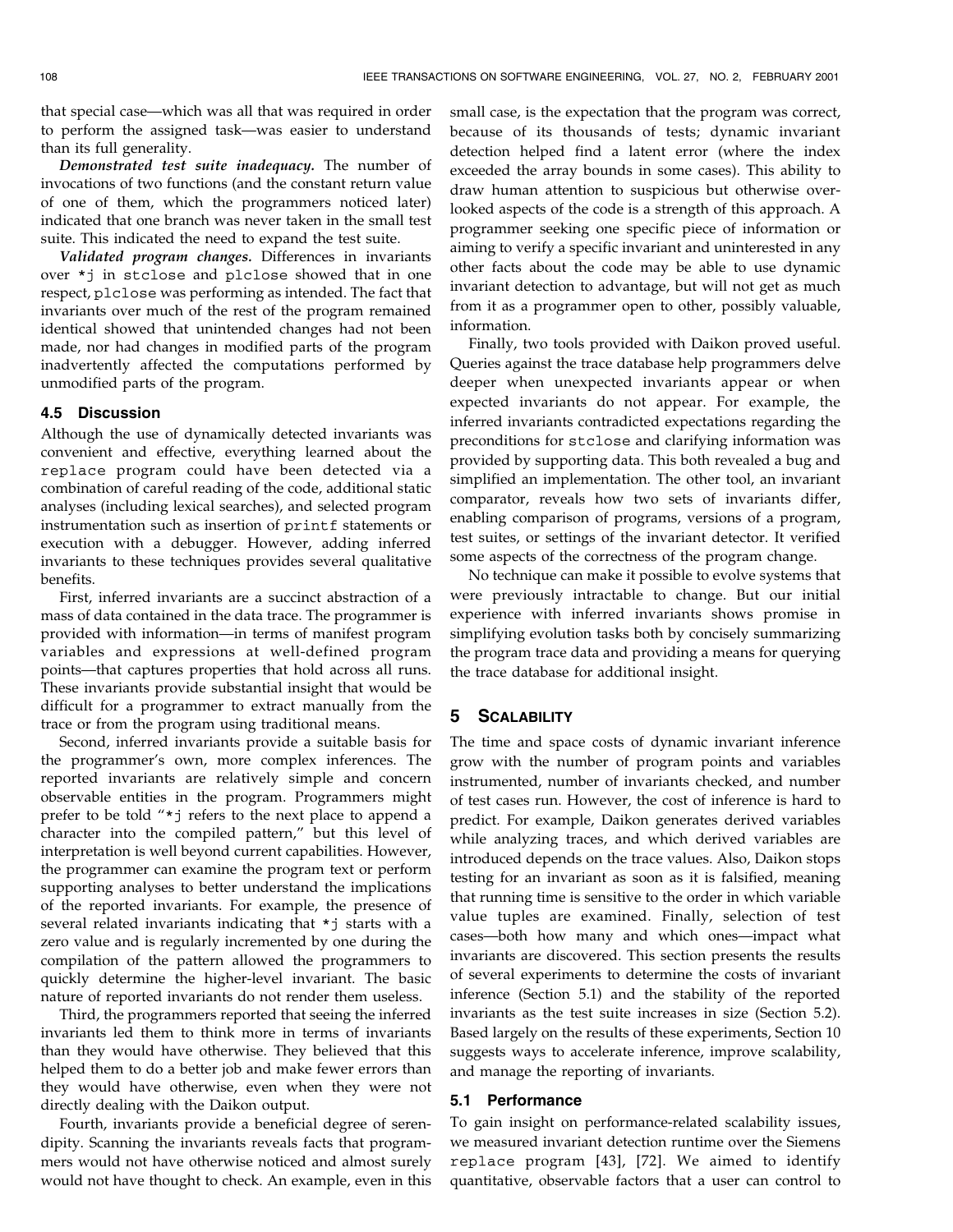manage the time and space requirements of the invariant detector.

Briefly, invariant detection time is:

- . Potentially cubic in the number of variables in scope at a program point (not the total number of variables in the program). Invariants involve at most three variables, so there are a cubic number of potential invariants. In other words, invariant detection time is linear in the number of potential invariants at a program point. However, most invariants are falsified very quickly and only true invariants need be checked for the entire run, so invariant detection time at a program point is really linear in the number of true invariants, which is a small constant in practice.
- . Linear in the number of samples (the number of times a program point is executed), which determines how many sets of values for variables are provided to Daikon. This value is linearly related to test suite size; its cost can be reduced by sampling.
- . Linear in the number of instrumented program points because each point is processed independently. In the default case, the number of instrumented program points is proportional to the size of the program, but users can control the extent of instrumentation to improve performance if they have no interest in libraries, intend to focus on part of the program, etc. Daikon's command-line parameters permit users to skip over arbitrary classes, functions, and program points.

Informally, invariant detection time can be characterized as

$$
Time = O((\text{1vars}^3 \times \text{falsetime} + \text{1trueinvs}^1 \times \text{1test suite}^1)) \times \text{1program}^1)
$$

where vars is the number of variables at a program point, falsetime is the (small constant) time to falsify a potential invariant, Itrueinvs lis the (small) number of true invariants at a program point, *| testsuite* | is the size of the test suite, and  $|program|$  is the number of instrumented program points. The first two products multiply a count of invariants by the time to test each invariant.

The rest of this section fleshes out the intuition sketched above and justifies it via experiments. Section 5.1.1 describes the experimental methodology. Section 5.1.2 reports how the number of variables in scope at an instrumented program point affects invariant detection time and Section 5.1.3 reports how the number of test cases (program runs) affects invariant detection time. Section 5.1.4 considers how other factors affect invariant detection time. Because each instrumented program point is processed independently, program size affects invariant detection time only insofar as larger programs afford more instrumentation points and more global variables. This implies that analysis of a portion of a large program is no more difficult than complete analysis of a smaller program.

#### 5.1.1 Methodology

We instrumented and ran the Siemens replace program on subsets of the 5,542 test cases supplied with the program, including runs over 500, 1,000, 1,500, 2,000, 2,500, and 3,000 randomly-chosen test inputs, where each set is a subset of the next larger one. We also ran over all 5,542 test cases, but our initial prototype implementation ran out of memory, exceeding 180MB, for one program point over 3,500 inputs and for a second program point over 4,500 inputs. (The replace program has 21 procedures (42 instrumentation points), but one of the routines, which performs error handling, was never invoked, so we omit it henceforth.) The implementation could reduce space costs substantially by using a different data representation or by not storing every tuple of values (including every distinct string and array value) encountered by the program. For instance, the system might only retain certain witnesses and counterexamples, for use by the query tool, to checked properties. The witnesses and counterexamples help to explicate the results when a user asks whether a certain property is satisfied in the trace database, as described in Section 4.2.

Daikon infers invariants over an average of 71 variables (6 original, 65 derived; 52 scalars, 19 sequences) per instrumentation point in replace. On average, 1,000 test cases produce 10,120 samples per instrumentation point and the current implementation of Daikon takes 220 seconds to infer the invariants for an average instrumentation point. For 3,000 test cases, there are 33,801 samples and processing takes 540 seconds.

We ran the experiments on a 450MHz Pentium II. Daikon is written in the interpreted language Python [79]. Daikon has not yet been seriously optimized for time or space, although at one point we improved performance by nearly a factor of ten by inlining two one-line procedures. In addition to local optimizations and algorithmic improvements, use of a compiled language such as C could improve performance by another order of magnitude or more.

## 5.1.2 Number of Instrumented Variables

The number of variables over which invariants are checked is the most important factor affecting invariant detection runtime. This is the number of variables in scope at a program point, not the total number of variables in the program, so it is generally small and should grow very slowly with program size, as more global variables are introduced. On average, each of the 20 functions in replace has three parameters (two pointers and one scalar), but those translate to five checked variables because, for arrays and other pointers, the address and the contents are separately presented to the invariant detector. On average, there are two local variables (including the return value, if any) in scope at the procedure exit; replace uses no global variables. The number of derived variables is difficult to predict because it depends on the values of other variables, as described in Section 3.2. On average, about ten variables are derived for each original one; this number holds for a wide variety of relative numbers of scalars and arrays. In all of our statistics, the number of scalars or of sequences has no more (sometimes less) predictive power than the total number of variables.

Fig. 9 plots growth in invariant detection time against growth in number of variables. Each data point of Fig. 9 compares invariant detection times for two sets of variables at every procedure exit in replace using a 1,000-element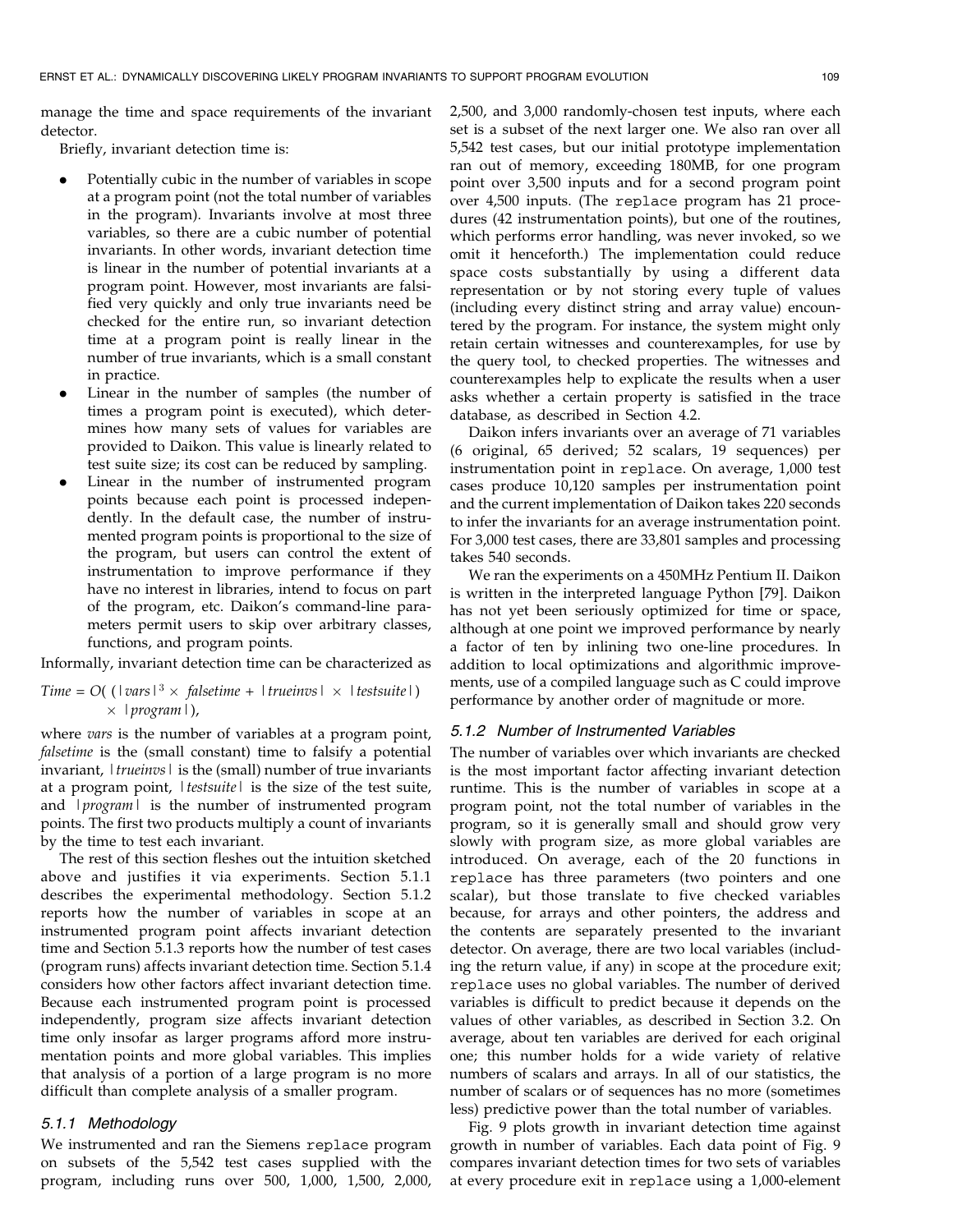

Fig. 9. Change in invariant detection runtime versus change in number of variables. A least-squares trend line highlights the relationship; its  $R^2$  value is over 0.89, indicating good fit. Each data point compares inference over two different sets of variables at a single instrumentation point, for invariant inference over 1,000 program runs. (For 3,000 test cases, the graph is similar, also with  $R^2 = 0.89$ .) If one run has  $v_1$  variables and a runtime of  $t_1$ and the other has  $v_2$  variables and a runtime of  $t_2$ , then the  $x$  axis measures  $\frac{v_2}{v_1}$  and the  $y$  axis measures  $\frac{t_2}{t_1}.$  The trendline equation is  $y=1.8x-0.92,$ indicating that doubling the number of variables tends to increase runtime by a factor of 2.5, while increasing the number of variables fivefold increases runtime by eight times.

test suite. One set of variables is the initial argument values, while the other set adds final argument values, local variables, and the return value. The larger set was 1.4 to 7.5 times as large as the smaller one; this is the range of the  $x$  axis of Fig. 9. The absolute number of variables ranges from 14 to 230. This choice of variable sets for comparison is somewhat arbitrary; however, it can be applied consistently to all the program points, it produces a range of ratios of sizes for the two sets, and the results are repeatable for multiple test suite sizes. We used the same test suite for each run and we did not compare inference times at different program points, because different program points are executed different numbers of times (have different sample sizes), generate different numbers of distinct values (have different value distributions), and induce different invariants; our goal is to measure only the effect of number of variables.

Fig. 9 indicates that invariant detection time grows approximately quadratically with the number of variables over which invariants are checked. (This is implied by the linear relationship over the ratios. When ratios  $v_r = \frac{v_2}{v_1}$  and  $t_r = \frac{t_2}{t_1}$  are linearly related with slope s, then  $v_r = st_r - s + 1$ because  $t_r = 1$  when  $v_r = 1$  and, thus,  $v \propto t^s$ . For the 1,000 test cases of Fig. 9, the slope is 1.8, so  $v \propto t^{1.8}$ .) The quadratic growth is explained by the fact that the number of possible binary invariants (relationships over two variables) is also quadratic in the number of variables at a program point.

To verify our results, we repeated the experiment with a test suite of 3,000 inputs. The results were nearly identical to those for 1,000 test cases: The ratios closely fitted ( $R^2 = 0.89$ ) a straight line with slope 2.1.

Fig. 9 contains only 17 data points, not all 20. Our timingrelated graphs omit three functions whose invariant detection runtimes were under one second since runtime or measurement variations could produce inaccurate results. The other absolute runtimes range from 4.5 to 2,100 seconds.

# 5.1.3 Test Suite Size

The effect of test suite size on invariant detection runtime is less pronounced than the effect of number of variables. Fig. 10 plots growth in time against growth in number of test cases (program runs) for each program point. Most of these relationships are strongly linear: nine have  $R^2$  above 0.99, nine others have  $R^2$  above 0.9, and five more have  $R^2$ above 0.85. The remaining twelve relationships have runtime anomalies of varying severity; the data points largely fall on a line, usually with a single exception. Although the timings are reproducible, we have not yet isolated a cause for these departures from linearity. We are in the midst of reimplementing Daikon and plan to repeat the experiment with the new implementation to see whether these aberrations remain.

Although runtime is (for the most part) linearly related to test suite size, the divergent lines of Fig. 10 show that the slopes of these relationships vary considerably. These slopes are not correlated with the number of original variables (the variables in scope at the program point), total (original and derived) variables, variables of scalar or sequence type, or any other measure we tested. Therefore, we know of no way to predict the slopes or the growth of runtime with test suite size.

#### 5.1.4 Other Factors

We compared a large number of factors in an attempt to find formulas relating them. Our hope was to relate runtime directly to factors under the user's control, such as number of test cases, so that users can predict invariant detection runtime.

The best single predictor for invariant detection runtime is the number of pairs of values encountered by the invariant detector; Fig. 11 plots that linear relationship. Runtime is also correlated with total number of values, with number of values per variable, with total number of samples, and with test suite size (as demonstrated above),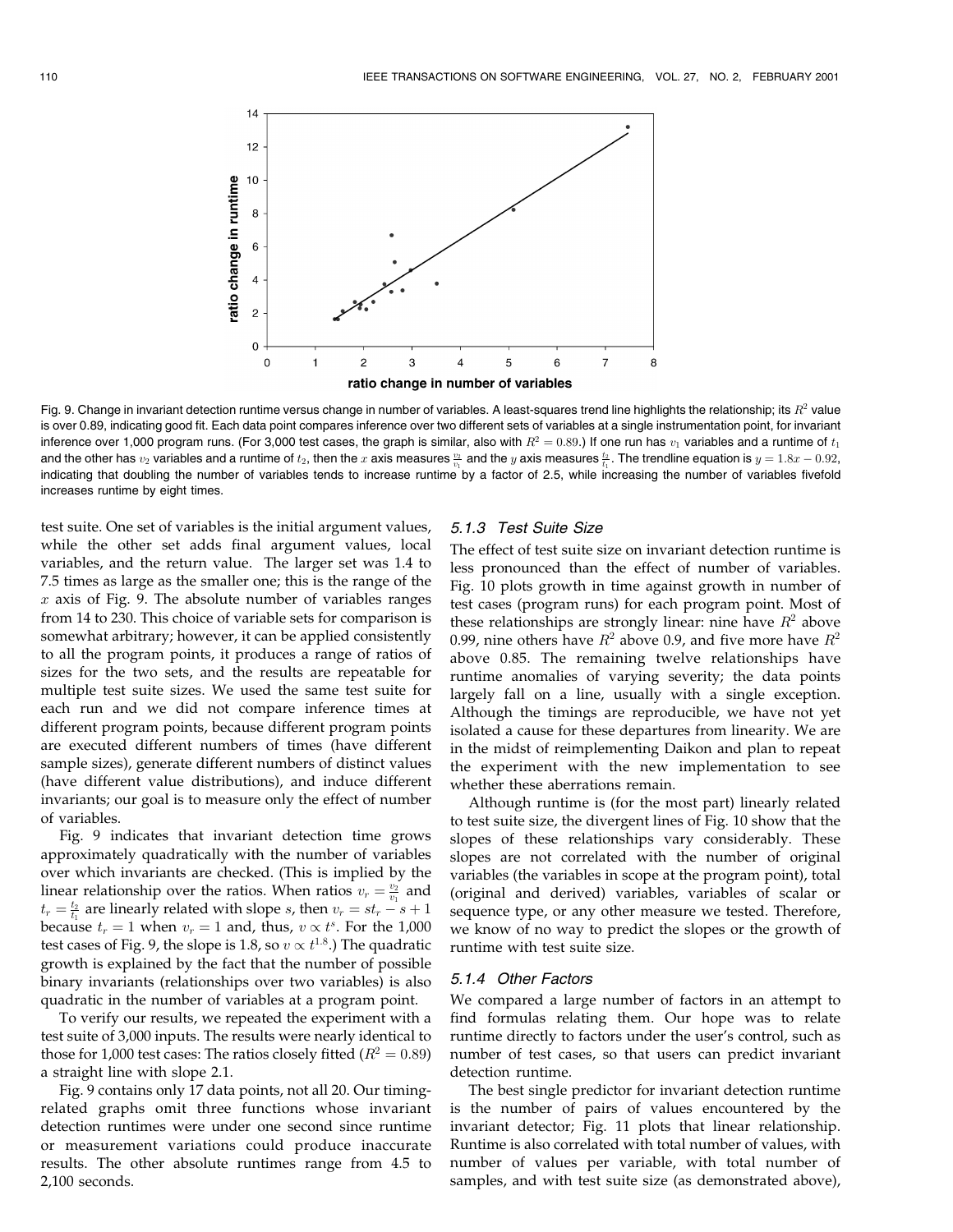

Fig. 10. Invariant detection runtime as a function of number of test cases (program runs). The plot contains one data point for each program point and test suite size—six data points per program point. Lines are drawn through some of these data sets to highlight the growth of runtime as test suite size increases.

but in none of those cases is the fit as good as with number of pairs of values and it is never good enough for prediction. Runtime was not well-correlated with any other factors (or products or sums of factors) that we tried.

Although the number of pairs of values is a good predictor for runtime and is correlated with the number of values (but not with the ratio of numbers of scalar and sequence variables), it cannot itself be predicted from any other factors.

Unsurprisingly, the number of samples (number of times a particular program point is executed) is linearly related to test suite size (number of program runs). The number of distinct values is also well-correlated with the number of samples. The number of distinct variable values at each instrumentation point also follows an almost perfectly linear relationship to these measures, with about one new value per 20 samples. We expected fewer new values to appear in later runs. However, repeated array values are rare and even a test suite of 50 inputs produced 600 samples per function on average, perhaps avoiding the high distinct-variablevalues-per-sample ratio we expected with few inputs.

#### 5.2 Invariant Stability

A key question in invariant inference is what kind and how large a test suite is required to get a reliable, useful set of invariants. Too few test cases can result in both a small number of invariants, because confidence levels are too low, and more false invariants, because falsifying test cases were omitted. Running many test cases, however, increases inference times linearly, as demonstrated in Section 5.1.3.

To explore what test suite size is desirable for invariant inference, we compared, pairwise, the invariants detected on replace for different numbers of randomly selected test cases. Figs. 12 and 13 chart the number of identical, missing, and different invariants reported between two test suites, where the smaller test suite is a subset of the larger. Missing invariants are invariants that were reported in one

of the test suites but not in the other. Daikon always detects all invariants that hold over a test suite and are in its vocabulary: all invariants of the forms listed in Section 3, over program variables, fields, and derived variables of the forms listed in Section 3.2. Any invariant that holds over a test suite also holds over a subset of that test suite. However, a detected invariant may not be reported if it is not statistically justified (Section 3.1) and in certain other circumstances (see Section 10.1 and [31]). All comparisons of invariants are of reported invariants, which is the output the user sees.

Figs. 12 and 13 separate the differences into potentially interesting ones and probably uninteresting ones. A difference between two invariants is considered uninteresting if it is a difference in a bound on a variable's range or if both invariants indicate a different small set of possible values (called "small value set" in Section 3); all other differences are classified as potentially interesting.

Some typical uninteresting invariant range differences are the following differences in invariants at the exit of function putsub when comparing a test suite of size 1,000 to one of size 3,000:

| 1,000 tests: $s1 >= 0$ | 3,000 tests: s1 in [098]                               | $(96 \text{ values})$<br>$(99 \text{ values})$ |
|------------------------|--------------------------------------------------------|------------------------------------------------|
|                        | $1,000$ tests: i in $[092]$<br>3,000 tests: i in [099] | $(73 \text{ values})$<br>$(76 \text{ values})$ |

A difference in a bound for a variable is more likely to be a peculiarity of the data than a significant difference that will change a programmer's conception of the program's operation. In particular, that is the case for these variables, which are indices into arrays of length 100. The uninteresting category also contains variables taking on too few values to infer a more general invariant, but for which that set of values differs from one set of runs to another.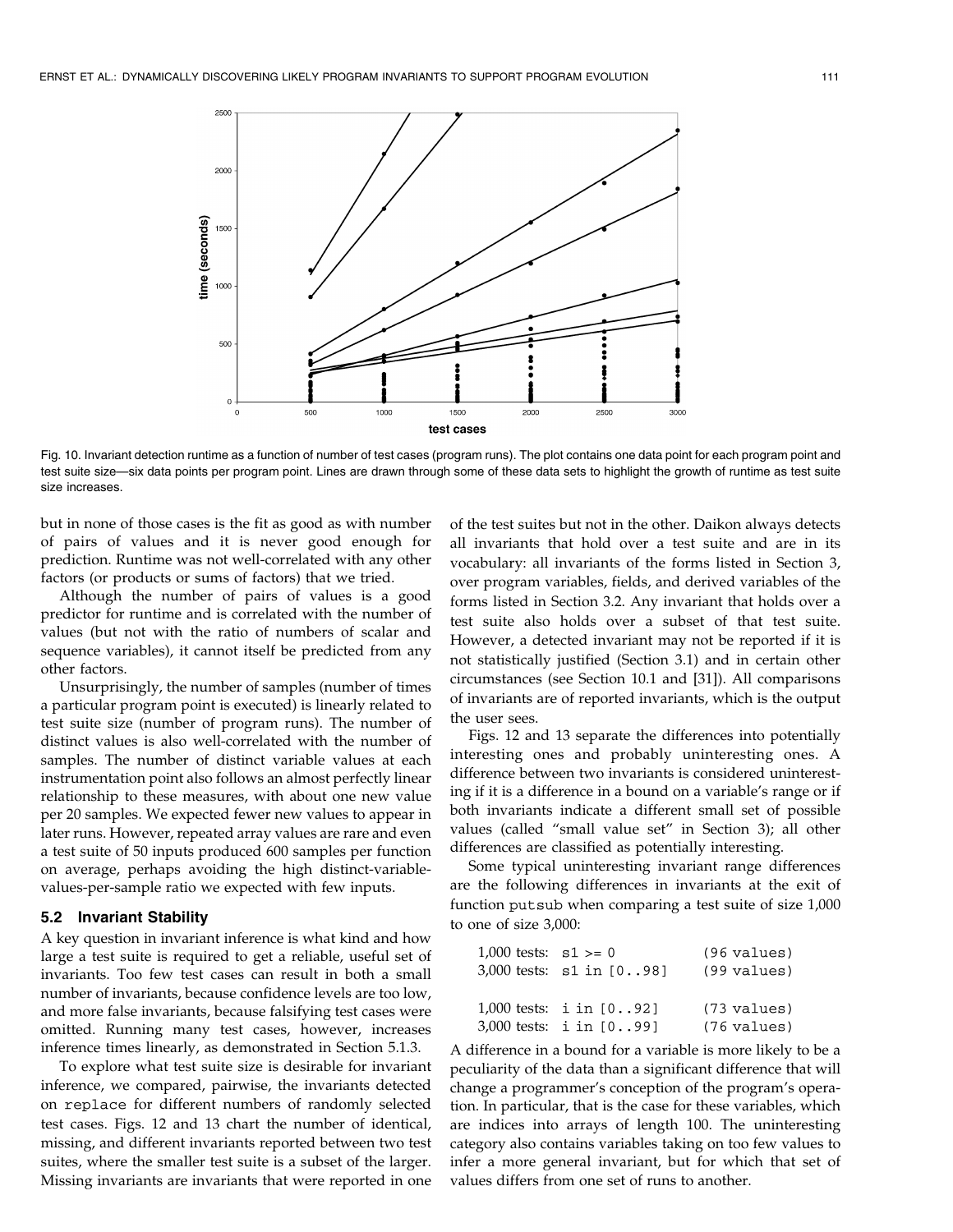

Fig. 11. Number of pairs of values is the best predictor of invariant detection runtime ( $R^2 = 0.94$ ). The number of pairs of values is the number of distinct  $\langle x, y \rangle$  pairs, where x and y are the values of two different variables in a single sample (one particular execution of a program point). The number of pairs of variables is not predictable from (though correlated with) number of test inputs and number of variables.

All other differences are reported in Figs. 12 and 13 as potentially interesting. For example, when comparing a test suite of size 2,000 to one of size 3,000, the following difference is reported at the exit of dodash:

| 1,000 tests: $*$ j >= 2 |                                  | $(105 \text{ values})$ |
|-------------------------|----------------------------------|------------------------|
|                         | $3,000$ tests: $*$ j = 0 (mod 2) | $(117 \text{ values})$ |

Such differences, and some missing invariants, may merit closer examination.

Examination of the output revealed that substantive differences in invariants, such as detecting  $result = i$  in one case but not another, are rare—far fewer than one per procedure on average. Most of the invariants discovered in one procedure but not in another were between clearly incomparable or unrelated quantities (such as a comparison between an integer and an address, or between two elements of an array or of different arrays) or were artifacts of the particular test cases (such as adding  $\ast i \neq 5 \pmod{13}$ to  $\ast i \geq 0$ ). Other invariant differences result from different values for pointers and uninitialized array elements. For

example, the minimum value found in an array might be  $-128$  in one set of runs and  $-120$  in another, even though the array should contain only (nonnegative) characters. Other nonsensical values, such as the sum of the elements of a string, also appeared frequently in differing invariants. Important future directions of research will include reporting, or directing the user to, more relevant invariants and determining which invariant differences are significant and which can be safely ignored.

In Figs. 12 and 13, the number of identical unary invariants grows modestly as the smaller test suite size increases. Identical binary invariants show a greater increase, particularly in the jump from 500 to 1,000 test cases. Especially in comparisons with the 3,000 case test suite, there are some indications that the number of identical invariants is stabilizing, which might indicate asymptotically approaching the true set of invariants for a program. (Daikon found all the invariants Gries listed (Section 2) and other experiments have had similar results.)

|                  | Number of test cases |      |       |       |  |  |
|------------------|----------------------|------|-------|-------|--|--|
|                  | 500                  | 1000 | 1500  | 2000  |  |  |
| Identical unary  | 2129                 | 2419 | 2553  | 2612  |  |  |
| Missing unary    | 125                  | 47   | 27    | 14    |  |  |
| Differing unary  | 442                  | 230  | 117   | 73    |  |  |
| interesting      | 57                   | 18   | 10    | 8     |  |  |
| uninteresting    | 385                  | 212  | 107   | 65    |  |  |
| Identical binary | 5296                 | 9102 | 12515 | 14089 |  |  |
| Missing binary   | 4089                 | 1921 | 1206  | 732   |  |  |
| Differing binary | 109                  | 45   | 24    | 19    |  |  |
| interesting      | 22                   | 21   | 15    | 13    |  |  |
| uninteresting    | 87                   | 24   | 9     | 6     |  |  |

Fig. 12. Invariant similarities and differences versus 2,500 test cases for the Siemens replace program. The chart compares invariants computed over a 2,500-element test suite with invariants computed over smaller test suites that were subsets of the 2,500-element test suite.

|                  | Number of test cases                |      |      |      |      |  |
|------------------|-------------------------------------|------|------|------|------|--|
|                  | 2500<br>500<br>1500<br>1000<br>2000 |      |      |      |      |  |
| Identical unary  | 2101                                | 2254 | 2293 | 2314 | 2310 |  |
| Missing unary    | 96                                  | 110  | 114  | 112  | 106  |  |
| Differing unary  | 506                                 | 338  | 295  | 274  | 284  |  |
| interesting      | 88                                  | 58   | 57   | 54   | 52   |  |
| uninteresting    | 418                                 | 280  | 238  | 220  | 232  |  |
| Identical binary | 4881                                | 6466 | 6835 | 6861 | 6837 |  |
| Missing binary   | 3805                                | 2833 | 2827 | 2933 | 2831 |  |
| Differing binary | 82                                  | 129  | 135  | 131  | 130  |  |
| interesting      | 24                                  | 27   | 21   | 16   | 29   |  |
| uninteresting    | 58                                  | 102  | 114  | 115  | 101  |  |

Fig. 13. Invariant similarities and differences versus 3,000 test cases for the Siemens replace program. The chart compares invariants computed over a 3,000-element test suite with invariants computed over smaller test suites that were subsets of the 3,000-element test suite.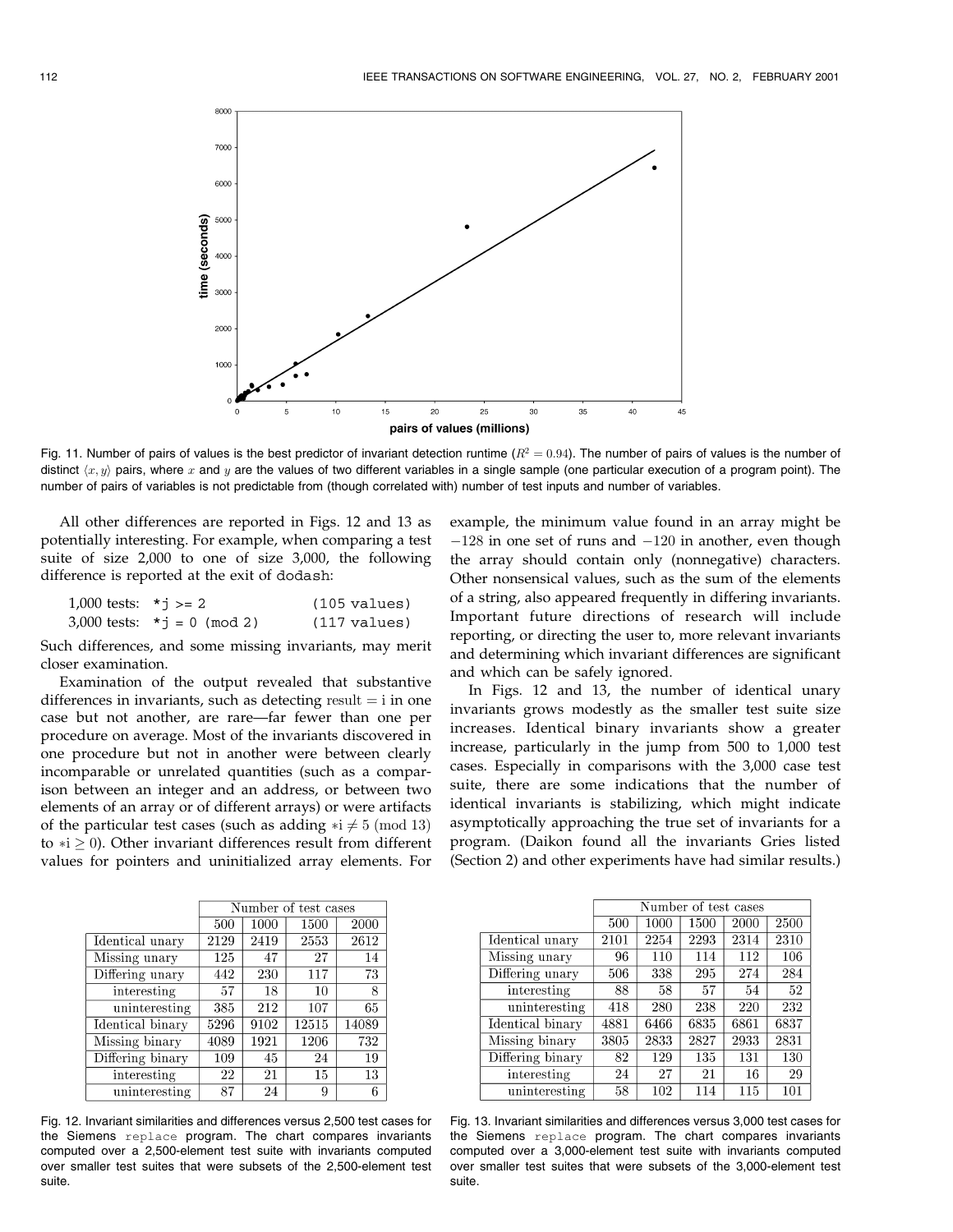people ∈ 
$$
[1..50]
$$
  
\npizza ≤  $[1..10]$   
\npizza-price ∈  $\{9, 11\}$   
\nexcess-money ∈  $[0..40]$   
\nslices =  $8 * \text{pizza}$   
\nslices =  $0 \pmod{8}$   
\nslices-per ∈  $\{0, 1, 2, 3\}$   
\nslices-left ≤ people − 1

Fig. 14. The eight relevant invariants of the student pizza distribution programs. The first two variables are the program inputs; the test suite used up to 50 people trying to order up to 10 pizzas. Every program satisfied these two invariants. The problem specified that pizzas cost \$9 or \$11. In the test suite, there is up to \$40 left after paying for the pizzas (the maximal possible number of pizzas is not necessarily ordered) and each person receives no more than three slices. The last invariant embodies the requirement that there be fewer leftover pizza slices than people eating.

Inversely, the number of differing invariants is reduced as the smaller test suite size increases. Both unary and binary differing invariants drop off most sharply from 500 to 1,000 test cases; differences with the 3,000 case test set then smooth out significantly, perhaps stabilizing, while differences with the 2,500 case test set drop rapidly. Missing invariants follow a similar pattern. The dropoff for unary invariants is largely due to fewer uninteresting invariants, while the dropoff for binary invariants is due to fewer interesting invariants.

For replace and randomly-selected test suites, there seems to be a knee somewhere between 500 and 1,000 test cases: That is, the benefit per randomly-selected test case seems greatest in that range. Such a result, if empirically validated, could reduce the cost of selecting test cases, producing execution traces, and computing invariants.

Figs. 12 and 13 paint somewhat different pictures of invariant differences. Differences are smaller in comparisons with the 2,500-element test suite, while values tend to level off in comparisons with the 3,000-element test suite. Only 2.5 percent of binary invariants detected for the 2,000 or 2,500 case test suites are not found identically in the other and the number of invariants that differ is in the noise, though these are likely to be the most important differences. For comparisons against the 2,500 test case suite, these numbers drop rapidly as the two test suites approach the same size. When the larger test suite has size 3,000, more invariants are different or missing, and these numbers stabilize quickly. The 3,000 case test suite appears to be anomalous: Comparisons with other sizes show more similarity with the numbers and patterns reported for the 2,500 case test suite. We did such comparisons for both smaller test suites and larger ones (the larger comparisons omitted the one or two functions for which our invariant database ran out of memory for such large numbers of samples). Our preliminary investigations have not revealed a precise cause for the larger differences between the 3,000 case test suite and all the others, nor can we accurately predict the sizes of invariant differences; further investigation is required in order to understand these phenomena.

|                | Invariants detected |    |     |    |                  |       |
|----------------|---------------------|----|-----|----|------------------|-------|
| Grade          | 2                   | 3  |     | 5  | 6                | Total |
| 12             | 4                   | 2  | 0   | 0  | $\left( \right)$ | 6     |
| 14             | 9                   | 2  | 5   | 2  | 0                | 18    |
| 15             | 15                  | 23 | 27  | 11 | 3                | 79    |
| 16             | 33                  | 40 | 42  | 19 | 9                | 143   |
| 17             | 13                  | 10 | 23  | 27 |                  | 80    |
| 18             | 16                  | 5  | 29  | 27 | 21               | 98    |
| $_{\rm Total}$ | 90                  | 82 | 126 | 86 | 40               | 424   |

Fig. 15. The relationship between grade and the number of goal invariants (Fig. 14) found in student programs. For instance, all programs with a grade of 12 exhibited either two or three goal invariants, while most programs with a grade of 18 exhibited four or more invariants. A grade of 18 was a perfect score, and none of the 424 programs exhibited more than six, or fewer than two, of the eight relevant invariants.

# 6 INVARIANTS AND PROGRAM CORRECTNESS

This section compares invariants detected across a large collection of programs written to the same specification. We found that correct versions of programs give rise to more invariants than incorrect programs.

We examined 424 student programs from a single assignment for the introductory C programming course at the University of Washington (CSE 142, Introductory Programming I). The grades assigned to the programs approximate how well they satisfy their specification. They are not a perfect measure of adherence to the specification because points may be deducted for poor documentation, incorrectly formatted output, etc.

The programs all solve the problem of fair distribution of pizza slices among computer science students. Given the number of students, the amount of money each student possesses, and the number of pizzas desired, the program calculates whether the students can afford the pizzas. If so, then the program calculates how many slices each student may eat, as well as how many slices remain after a fair distribution of pizza.

We manually modified the programs to use the same test suite, to remove user interaction, and to standardize variable names. Invariant detection was performed over 200 executions of each program, resulting in 3 to 28 invariants per program. From the invariants detected in the programs that received perfect grades, we selected eight relevant invariants, listed in Fig. 14. The list does not include trivial invariants such as slices per  $\geq 0$ , indicating that students never receive a negative number of slices, as well as uninteresting invariants such as slices  $\leq$  pizza price  $+75$ , which is an artifact of the 200 test cases. These invariants can be valuable in understanding test suites and some aspects of program behavior, but that was not the focus of this experiment.

Fig. 15 displays the number of relevant invariants that appeared in each program. There is a relationship between program correctness (as measured by the grade) and the number of relevant invariants detected: Low-grade programs tend to exhibit fewer relevant invariants, while highgrade programs tend to exhibit more.

The correlation between program correctness and the number of relevant invariants detected is not perfect. The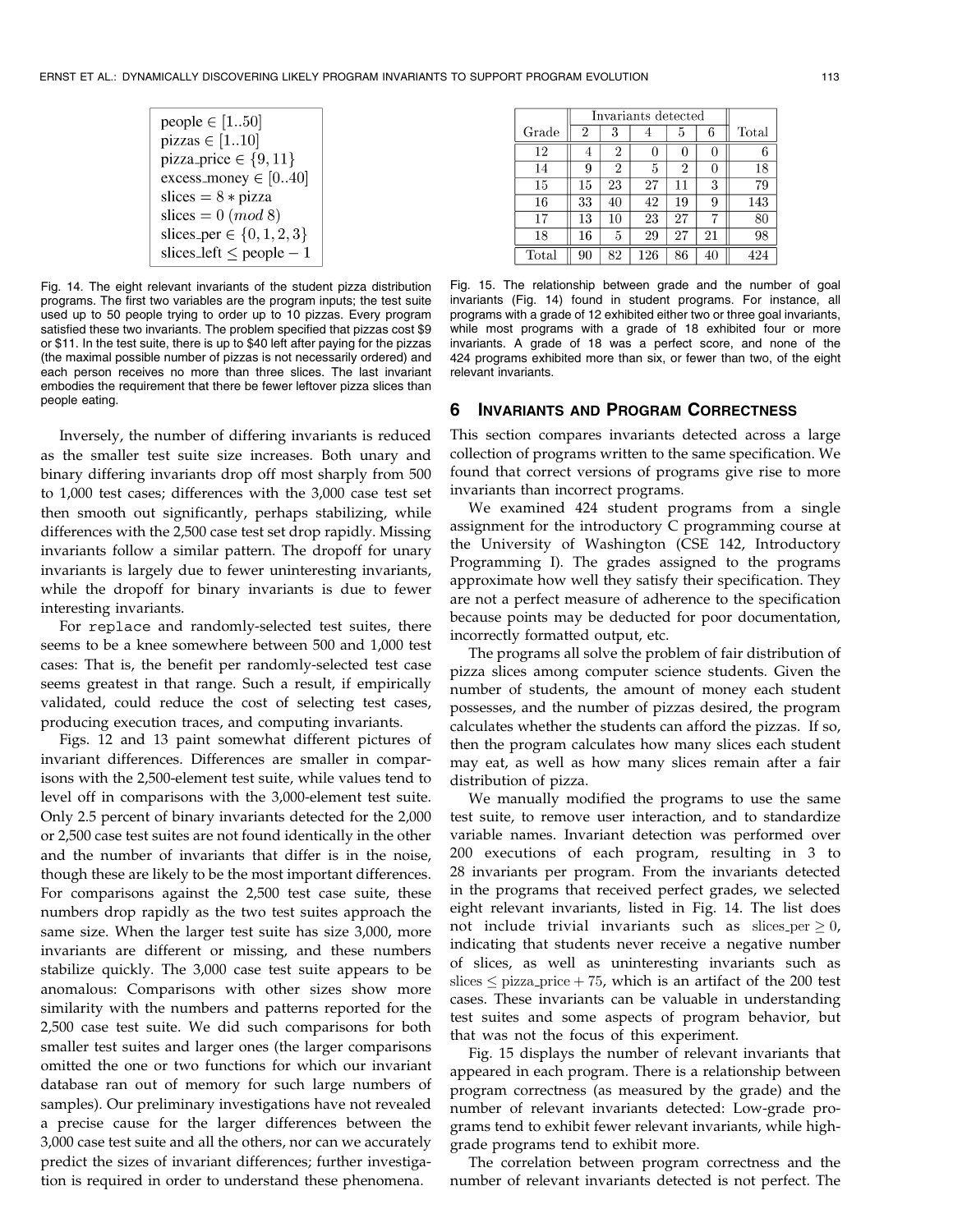main reason for the discrepancy was that some programs calculate key values in a printf statement and never store them in a variable. Indeed, the programs were specified (and graded) in terms of their output rather than for returning or storing values. Programs with a more algorithmic or data-structure bent, or performing less trivial computations, would probably be more likely to return or store their results, exposing them to invariant inference.

# 7 TEST SUITES FOR INVARIANT DISCOVERY

So far, Daikon has produced adequate invariants from randomly generated tests (for the Gries programs, Section 2) and from preexisting test suites (for the Siemens programs, Section 4). However, we have not yet characterized the properties of a test suite (besides size) that make it appropriate for dynamic invariant detection. Furthermore, it is desirable for test suite construction to be affordable. This section reports the quality of invariants resulting from test suites generated by two semiautomatic, relatively inexpensive methods: simple random test-case generation (Section 7.1) and grammar-driven test-case generation (Section 7.2).

For Siemens programs replace (string pattern replacement), schedule (process scheduling), and tcas (aircraft collision avoidance), we compare invariants resulting from automatically generated test suites and (a random selection of) the hand-crafted test cases from Siemens [43] as modified by Rothermel and Harrold [72].

## 7.1 Randomly-Generated Test Suites

The simplest method of generating test cases is to randomly generate inputs of the proper types. Random testing is cheap, but it has poor coverage and is most effective at finding highly peculiar bugs [42].

Our randomly generated test suites failed to execute many portions of the program. Thus, Daikon did not produce many of the invariants resulting from the handcrafted input cases. For example, random generation produces few valid input pattern strings for the replace program, so the functions that read and construct the pattern were rarely reached.

For functions that were entered, the random test cases produced many invariants identical to the ones derived from the Siemens test cases and few additional ones. For example, schedule's function init\_prio\_queue adds processes to the active process queue. Daikon correctly produced the invariant  $i =$  num proc at the end of its loop. Many of the discovered invariants were related to program behaviors that are largely independent of the procedure's actual parameters.

Random test cases did reveal how the program behaves with invalid inputs. For example, tcas performs no bounds checks on a statically declared fixed-sized array. When an index specified by the input was out of bounds, the resulting invariants showed the use of garbage values in determining the aircraft's collision avoidance response.

# 7.2 Grammar-Generated Test Suites

Randomly generating test cases from a grammar that describes valid inputs holds more promise than fully

|          | Unary     |           | Binary    |                               |  |
|----------|-----------|-----------|-----------|-------------------------------|--|
| Program  | identical | differing | identical | $\overline{\text{differing}}$ |  |
| schedule | 1876      | 54        | 100       |                               |  |
| tcas     | 235       | 116       | 58        | 62                            |  |
| replace  | 437       | 391       | 1130      | 928                           |  |

Fig 16. Number of identical and differing invariants between invariants produced from grammar-driven test cases and from the Siemens test cases for each of the three Siemens programs. Each test suite contained 100 test cases.

random testing. The grammar can ensure a large number of correct inputs and biasing the grammar choices can produce more representative test cases. Compared to random test generation, the grammar-driven approach produced invariants much closer to those achieved with the Siemens test cases, but they also required more effort to produce.

The three programs had no specifications, so we derived grammars describing valid program inputs by looking at the source or at comments, when available. In general, this was straightforward, although in some cases where input combinations could not occur together, we added explicit constraints to the generator. In the case of replace, we enhanced the generator to occasionally insert instances of the produced pattern in the target string in which to perform replacements, ensuring that substitution functions are exercised.

We also arranged for the grammars to produce some invalid inputs. In some cases, introducing errors simplified the grammars. For example, we permitted any character to fill a pattern format in replace's test generation grammar, even when the pattern language prohibits regular expression metacharacters.

The table in Fig. 16 compares the invariants produced from the grammar-driven test cases to invariants produced from the Siemens suite for each of the three programs, using 100 test cases. The grammar-driven test cases produced many of the invariants found with the Siemens test cases. Many of the differing invariants do not appear to be relevant (an inherently subjective assessment). In replace, many differing invariants resulted from the larger range of characters produced by the generator, compared to those of the Siemens test cases. Many other differing invariants are artifacts of erroneous or invalid input combinations produced by either the generated or Siemens test cases. However, some of the differences are significant, resulting from input combinations that the grammar-based generation method did not produce.

Although more investigation is required, there is some evidence that with reasonable effort in generating test cases, we can derive useful invariants. In particular, grammardriven test-case generators may be able to produce invariants roughly equivalent to those produced by a test suite designed for testing. A programmer need not build a perfect grammar-driven test-case generator, but rather one that executes the program trace points sufficiently often. The detected invariants indicate shortcomings of the test suite. Random selection of values within the constraints of the grammar is acceptable, even beneficial, for invariant inference. Furthermore, an imperfect grammar can help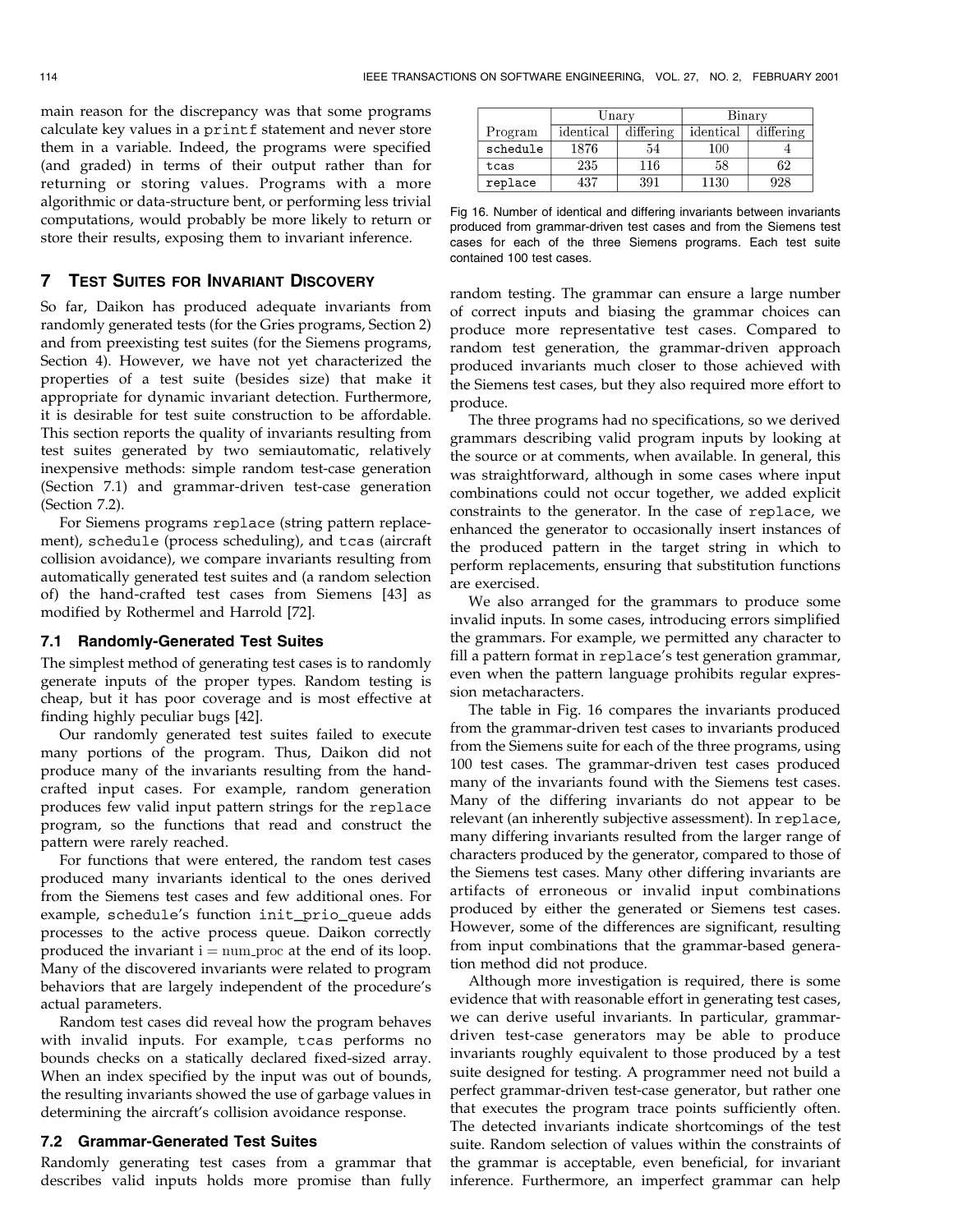exercise error conditions that are needed to fully understand program behavior.

# 8 PROGRAM INSTRUMENTATION

Daikon's input is a sequence of variable value tuples for every program point of interest to the programmer. Instrumentation inserted at each of the program points captures this information by writing out variable values each time the program point is executed. Daikon includes fully automatic instrumenters for C, Java, and Lisp.

# 8.1 Data File Format

At each program point of interest, the instrumented program writes to a data trace file the values of all variables in scope, including global variables, procedure arguments, local variables, and (at procedure exits) the return value. The instrumenter also creates, at instrumentation time, a declaration file describing the format of the data trace file. The declaration file lists, for each instrumented program point, the variables being instrumented, their types in the original program, their representations in the trace file, and the sets of variables that may be sensibly compared [68] (see Section 10.1).

For every instrumented program point, then, the trace file contains a list of tuples of values, one value per instrumented variable. For instance, suppose procedure p has two formal parameters, is in the scope of three global variables, and is called twelve times. When computing a precondition for p (that is, when computing an invariant at p's entry point), the invariant engine would be presented a list of twelve elements, each element being a tuple of five variable values (one for each visible variable). Daikon's instrumenters also output a modification bit for each value that indicates whether the variable has been set since the last time this program point was encountered. This permits Daikon to ignore garbage values in uninitialized variables and to prevent unchanged values encountered multiple times from overcontributing to invariant confidence (see Section 10.1 for details). Fig. 17 shows an excerpt from a data trace file.

In languages like C with explicit pointers (or in Java when the JVM gives access to an object ID), references are output both as an address (or object ID) and as a content (an object or array). This permits comparisons over both the references and over contents.

As noted in Section 3, Daikon operates only over scalar numbers (including characters and booleans) and arrays of numbers. Thus, values must be converted into one of these forms. For instance, a record  $r$  is converted into a collection of variables with the natural names  $r.a, r.b$ , etc. An array of structures is converted into a set of parallel arrays (one for each structure slot, appropriately named to make their origin clear).

Daikon accepts an arbitrary number of trace files and declaration files as input, permitting aggregation of multiple program runs and production of a single set of invariants (which are generally superior to those from any single run).

 $15.1.1::$  ENTER B = 92 56 -96 -49 76 92 -3 -88, modified  $N = 8$ , modified  $15.1.1:::L00P$ B = 92 56 -96 -49 76 92 -3 -88, modified  $N = 8$ , modified  $I = 0$ , modified  $s = 0$ , modified  $15.1.1::L00P$ B = 92 56 -96 -49 76 92 -3 -88, unmodified  $N = 8$ , unmodified  $I = 1$ , modified  $S = 92$ , modified

Fig. 17. The first three records in the data trace file for the Gries array sum program of Fig. 2, from which the invariants of Fig. 3 were derived. B is an array of integers and the other variables are integers. These records give variable values at program entry and at the start of the first two loop iterations. The complete data trace file contains 1,307 records.

## 8.2 Instrumentation Approach

The Daikon front ends add instrumentation to a program by source-to-source translation. Each instrumenter operates by parsing the program source into an abstract syntax tree (AST), determining which variables are in scope at each program point, inserting code at the program point to dump the variable values into an output file, and unparsing the AST to a file as source code, which can be compiled and run in the standard way. Adding instrumentation to a program is much faster than compiling it. Although instrumenting a program by modifying its object code would permit improved precision (for instance, in determining exactly which memory locations have been accessed or hooking into the exact point at which a variable is modified) and allow instrumentation of arbitrary binaries, it offers substantially greater obstacles to an implementation. For example, standard debugging tools can be used on instrumented source code without any special effort to maintain symbol tables, debugging source is easier and more portable than doing so for assembly, and instrumented source code is entirely platform-independent. Invariant inference makes most sense when a program is being modified, which requires access to the program source anyway. Source code instrumentation also simplifies instrumenting just part of a system (such as only certain files).

For the relatively small, compute-bound programs we have examined so far, the instrumented code can be slowed down by more than an order of magnitude because the programs become I/O-bound. We have not yet optimized trace file size or writing time; another approach would be to perform invariant checking online rather than writing variable values to a file.

We have implemented instrumenters for C, Lisp, and Java. Section 8.3 discusses the C front end, which was used for the experiment described in Section 4. The Lisp instrumenter, which was used for the experiment described in Section 2, is similar, though simpler in some respects (for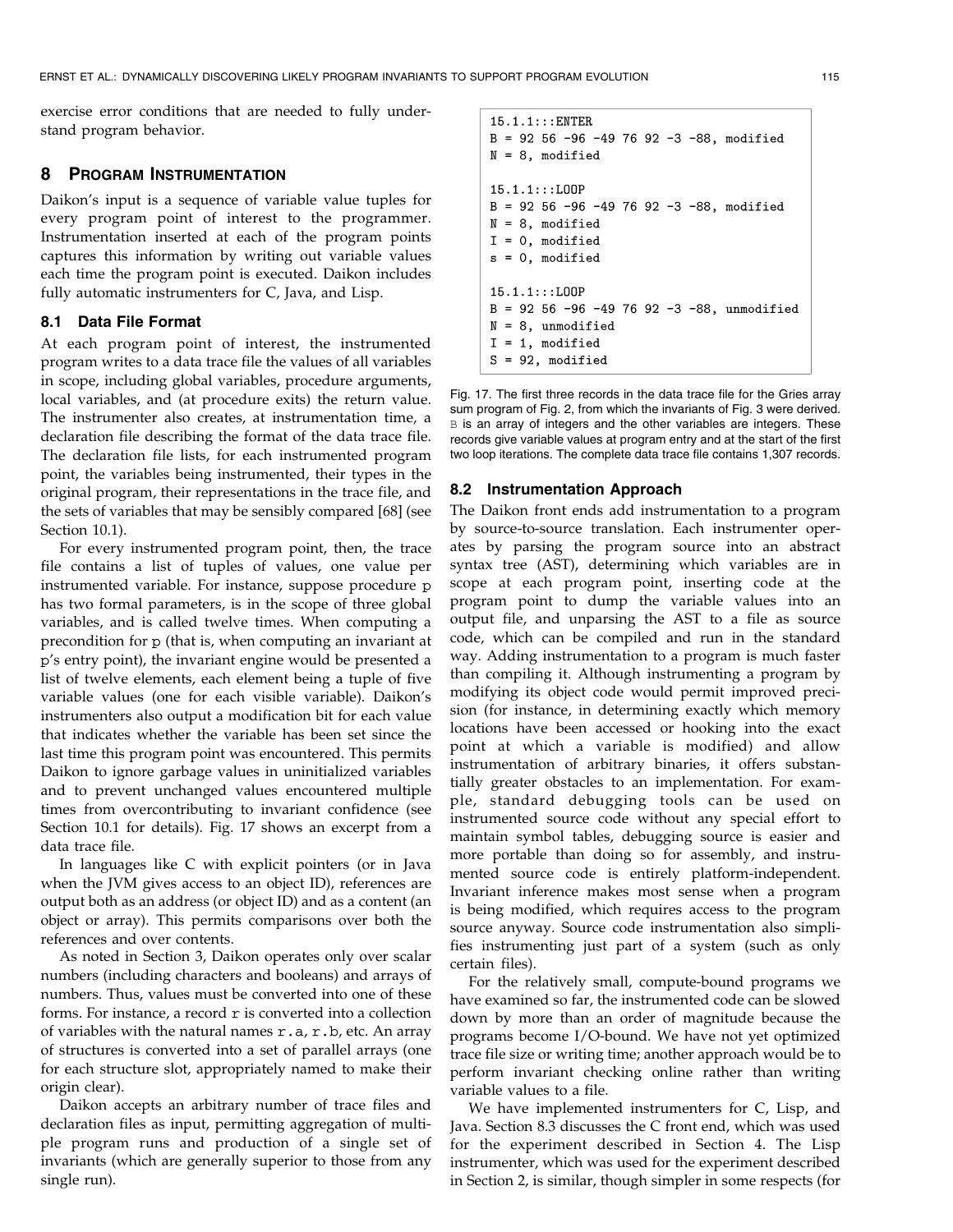instance, it need not be concerned with determining array sizes nor avoiding segmentation faults). The Java front end is discussed elsewhere [31].

# 8.3 Instrumenting C Programs

Instrumenting C programs to output variable values requires care because of uninitialized variables, side effects in called procedures, uncertainty whether a pointer is a reference to an array or to a scalar, partially uninitialized arrays, and sequences not encoded as arrays. The Daikon front end for C, which is based on the EDG C front end [28], manages these problems in part by maintaining runtime status information on each variable in the program and in part with simplifying assumptions.

The instrumented program contains, for each variable in the original program, an associated status object whose scope is the same as that of the variable (for pointers, the malloc and free functions are instrumented to create and destroy status objects). The status object contains a modification timestamp, the smallest and largest indices used so far (for arrays and pointers into arrays), and whether a linked list can be made from the object (for structures, this is true if one of the slots has the same type as, or is a pointer to, the whole structure). When the program manipulates a variable, its status object may also be updated. For instance, an assignment copies status information from the source to the destination.

In order to provide accurate information about procedure parameters and to track modifications in called procedures, a variable and its status object are passed to (or returned from) a procedure together. If a variable is passed by reference, so is its status object; if a variable is passed by value, so its status; and if a function argument is not an lvalue (that is, if the argument is a literal, function call, or other nonassignable expression), then a dummy status object is created and passed by value. For instance, the function declaration and use

ele\* get\_nth\_element(list\* a\_list, int n){...} my\_ele = get\_nth\_element(my\_list, 4);

would be instrumented as

```
ele* get_nth_element(list* a_list,
                  var_status *a_list_status,
                  int n, var_status n_status,
                  var_status *retval_status)
                   { ... }
```
my\_ele = get\_nth\_element(my\_list, my\_status, 4, dummy\_status(), my\_ele\_status);

Tracking variable updates. The modification timestamp in a variable's status object not only prevents the writing of garbage values to the data trace file (an "uninitialized" annotation is written instead), but also prevents the instrumenter from dereferencing an uninitialized pointer, which could cause a segmentation fault. Daikon's problem is more severe than that faced by other tracers, such as Purify [45], which only examine memory locations that are referenced by the program itself. Code instrumented by

Daikon examines and potentially dereferences all variables visible at a program point.

The modification timestamp is initially set to "uninitialized," then is updated whenever the variable is assigned. For instance, the statement  $p = f \circ o(j++)$ ; becomes, in the instrumented version,

record\_modification(&p\_var\_status), record\_modification(&j\_var\_status),  $p = foo(j++)$ ,  $j_var_s tatus$ ;

The comma operator in C (used in the first two lines; the comma in the third line separates function arguments) sequentially evaluates its two operands, which allows the instrumented program to perform side effects in an arbitrary expression without introducing new statements that could affect the program's abstract syntax tree and complicate the source-to-source translator.

**Pointers.** C uses the same type,  $T^*$ , for a pointer to a single object of type T and for (a pointer to) an array of elements of type T. An incorrect assumption about the referent of a variable of type  $T *$  can result in either loss of information (by outputting only a single element when the referent is actually an array) or in meaningless values or a program crash (by outputting an entire block of memory, interpreted as an array, when the referent is actually a single object). The Daikon front end for C discriminates the two situations with a simple static analysis of the program source. Any variable that is the base of an array indexing operation, such as a in expression a[i], is marked as an array rather than a scalar.

Even if a variable is known to point into an array, the size of that array is not available from the C runtime system. More seriously, many C programs allocate arrays larger than they need and use only a portion of them. Unused sections of arrays present the same problems to instrumentation as do uninitialized variables. To determine the valid portion of an array, a variable status object contains the smallest and largest integers used to index an array. This information is updated at each array index operation. For instance, the expression a[j] is translated to

# i[record\_array\_index(i\_var\_status, j)],

where function record\_array\_index returns its second argument (an index), as well as updating its first argument (a variable status) by side effect. The minimal and maximal indices are used when writing arrays to the data trace file in order to avoid walking off the end (or the valid portion) of an array. Although this approach is not sound (for instance, it works well while an array-based implementation of a stack is growing, but irrelevant data can be output if the stack then shrinks), it has worked in practice. It always prevents running off the end of an array, because assigning to the array variable updates the variable status. For character arrays, the instrumenter assumes that the valid data is terminated by the null character  $\prime \setminus 0'$ . Although not universally true, this seems to work well in practice. (The programs we tested, and many but not all programs in practice, do not use character buffers which have explicit lengths rather than being null-terminated.)

When a structure contains a slot whose type is a pointer to the structure type, that structure can be used as a link-the building block for linked lists. Daikon cannot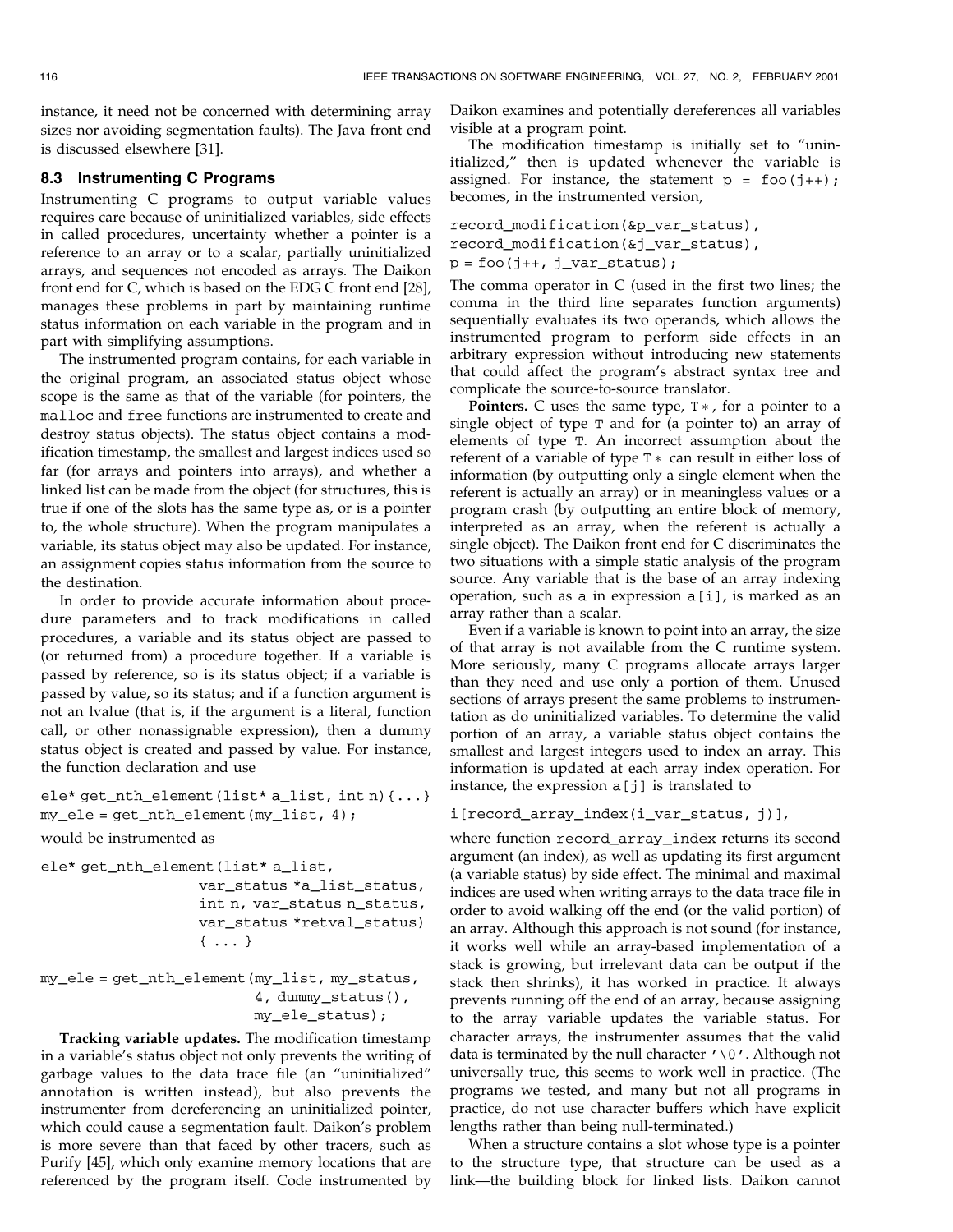directly reason about such lists because of its limited internal data formats. The C instrumenter works around this limitation by constructing and outputting a sequence consisting of the elements reachable through that pointer. (Actually, the sequence of structures is converted into a collection of sequences, one per structure slot, as described in Section 3.)

## 9 RELATED APPLICATIONS AND TECHNIQUES

This section discusses uses of program invariants, presents other dynamic and static approaches for determining invariants, and considers how discovered invariants might be checked by other methods.

## 9.1 Other Applications of Invariants

This article has focused on the dynamic inference of invariants for applications in software evolution. Invariants, however, have many uses in computer science. Dynamically inferred invariants also could be used in many situations that declared or statically inferred invariants can and, in some cases, the application of dynamic ones may be more effective.

Invariants provide valuable documentation of a program's operation and data structures. Discovered invariants can be inserted into a program as assert statements for further testing or to ensure that detected invariants are not later violated as code evolves. They can also double-check existing documentation or assert statements, particularly since program self-checks are often ineffective [58]. Additionally, a nearly-true invariant may indicate a bug or special case that should be brought to the programmer's attention.

Invariants may assist in test-case generation or validate a test suite. As observed in Section 4, invariants in the resulting program runs can indicate insufficient coverage of certain program states. Dynamic invariants form a program spectrum [71], which can help assess the impacts of change on software.

Detected invariants could bootstrap or direct a (manual or automatic) correctness proof. This would make Daikon sound and would help bootstrap users who do not wish to fully hand-annotate their programs before taking advantage of theorem-provers or other static verifiers. The low-level execution information used in profile-directed compilation could be augmented with higher-level invariants to enable better optimization for the common case.

# 9.2 Dynamic Inference

#### 9.2.1 Machine Learning

Artificial intelligence research provides a number of techniques for extracting abstractions, rules, or generalizations from collections of data [64]. Most relevant to our research is an application of inductive logic programming (ILP) [70], [14], which produces a set of Horn clauses (effectively, first-order if-then rules) that express the learned concepts, to construct invariants from variable values on particular loop executions [3].

Traditional AI and machine learning techniques are not applicable to our problem for a variety of reasons mostly relating to the nature of the training sets. First, most learning systems, including ILP, must be trained on a set of examples marked with correct answers before they can produce useful results. Also, to preclude the generation of hypotheses that overgeneralize the training data, learning systems often apply additional techniques such as supplying counterexamples in the training set, adding domainspecific knowledge, or requiring an extra inference step to find the minimal positive generalization of the initial hypothesis. We have no access to counterexamples. Our domain knowledge comes in the limited form of fixed classes of hypotheses (invariants) to test. Second, we do not have the experimental control required by learning systems to perform reinforcement learning, in which a trainer or the environment rewards or penalizes an agent for each action it takes. In other words, we are performing observational rather than experimental discovery. Third, learning approaches, such as Bayesian and PAC learning, assume there is noise in the input data and, hence, inaccuracies in classification are acceptable or even beneficial. Our inputs contain no noise: We know the exact values of all instrumented variables at a program point. Accuracies that are considered quite good in some subfields are not acceptable in our domain. (Our approach characterizes the training set perfectly; either approach can misclassify additional data.) Fourth, our research focuses on comprehensibility of the resulting invariants and usefulness to programmers. Approaches like neural networks can produce artifacts that predict results but have little explicative power, nor is it possible to know under what circumstances they will be accurate. Finally, most AI research addresses problems different from ours. Clustering, for example, groups similar examples under some domain-specific similarity metric. Classification places examples into one of a set of predefined categories and the categories require definitions or, more commonly, a training set. Regression attempts to learn a function over  $n - 1$  variables producing the nth, which is closer to our goal but still does not subsume finding other relationships among variables.

Another related area is programming by example (or programming by demonstration) [13], whose goal is automation of repetitive user actions, such as might be handled by a keyboard macro recorder. That research focuses on the discovery of simple repeated sequences in user input and on graphical user interfaces.

Dynamic invarient inference can be placed in the broad framework of concept discovery in artificial intelligence and it has a number of similarities with much of that work. For instance, it requires a good input set; irrelevant generalizations may result if the input set is too small or is not representative of the population of possible inputs. It generalizes over the data to find properties fitting a specified grammar; although it explores that space, it does not perform a directed search through it. And, it uses a bias—a choice of which properties are worth checking and reporting to the user.

While our particular problem has not been directly solved and many AI techniques are not applicable, we believe that generalizing these techniques, or applying them to subproblems of our task, can be fruitful.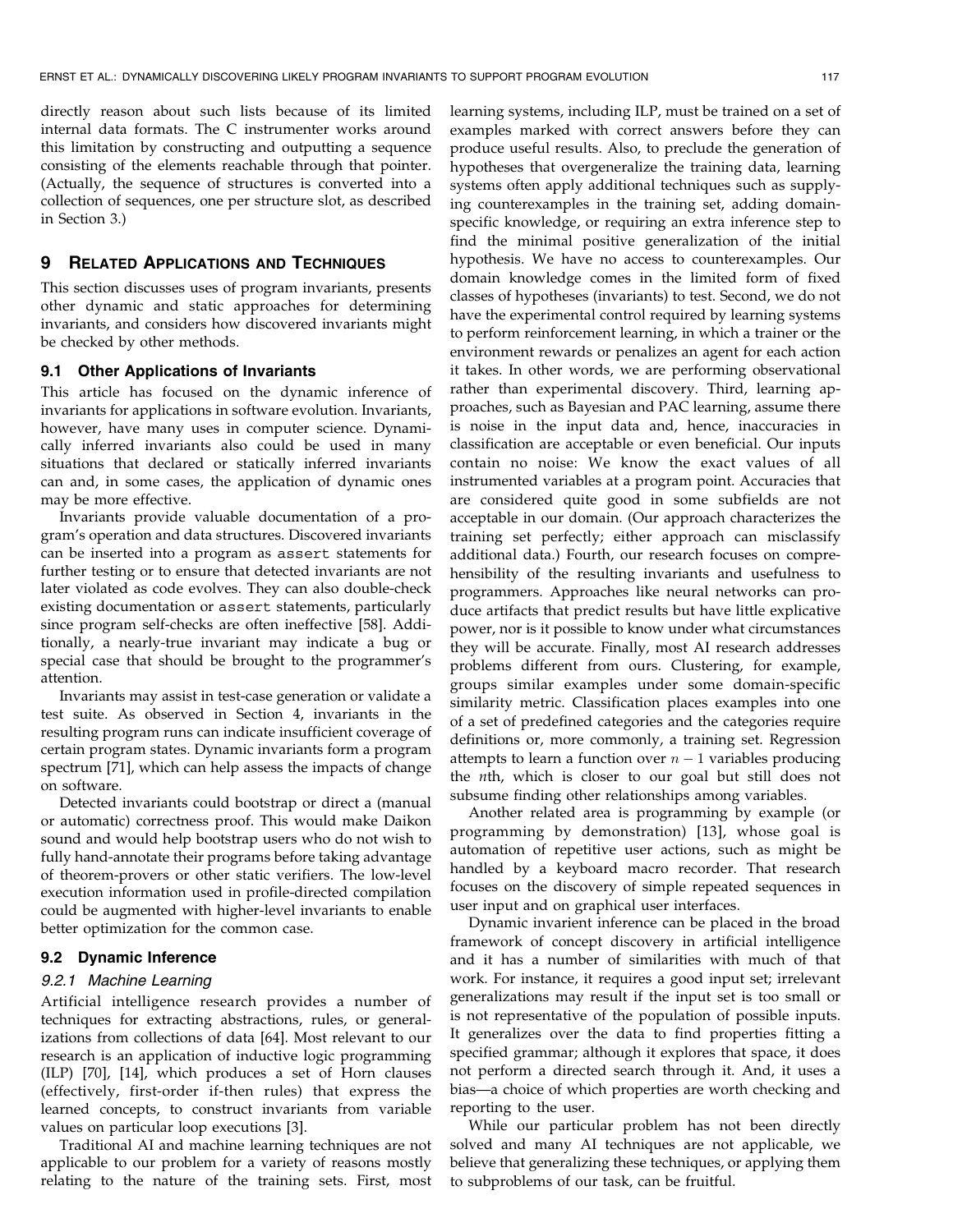## 9.2.2 Other Dynamic Approaches

Another approach to capturing and modeling runtime system behavior uses event traces, which describe the sequence of events in a possibly concurrent system, to produce a finite state machine generating the trace. Cook and Wolf [15], [16] use statistical and other techniques to detect sequencing, conditionals, and iteration, both for concurrent programs and for business processes. Users may need to correlate original and discovered models that have a different structure and/or layout, or may need to iteratively refine model parameters to improve the output. Verisoft [5] systematically explores the state space of concurrent systems using a synthesized finite state machine for each process. Andrews [2] compares actual behavior against behavior of a user-specified model, indicating divergences between the two.

Other dynamic analyses that examine program executions are used for software tasks from testing to debugging. Program spectra (specific aspects of program runs, such as event traces, code coverage, or outputs) [1], [71], [47] can reveal differences in inputs or program versions. The invariants detected in a program could serve as another spectrum.

Lencevicius et al. [61] applies database optimizations to the task of dynamically testing specified properties for all objects in a system; we could use similar techniques in our query tool.

Value profiling [10], [77], [11] addresses a subset of our problem: detection of constant or near-constant variables or instruction operands. Such information can permit runtime specialization: The program branches to a specialized version if a variable value is as expected. Runtime disambiguation [66], [74], [48] is similar, though it focuses on pointer aliasing. Many optimizations are valid only if two pointers are known not to be aliased. Although static determination of aliasing is beyond the state of the art, it can be checked at runtime in order to use a specialized version of the code. For pairs of pointers that are shown by profiling to be rarely aliased, runtime reductions of 16-77 percent have been realized [66]. Other work is capable of finding subsets of our invariants, such as ordering relationships among pairs of variables [80] or simple linear patterns for predicting memory access strides, which permits more effective parallelization [52], [24], [59].

## 9.3 Static Inference

Work in formal methods [46], [22], [17] inspired this research, which was motivated by a desire to find the dynamic analog to static techniques involving programmerwritten specifications. We have adopted the Hoare-Dijkstra school's notations and terminology, such as preconditions, postconditions, and loop invariants, even though an automatic system rather than the programmer produces these properties and they are not guaranteed, only likely, to be universally true. A number of authors note the advantages of knowing such properties and suggest starting with a specification before writing code [39], [60], [25].

Static analyses operate on the program text, not on particular test runs, and are typically sound but conservative. As a result, properties they report are true for any program run and, theoretically, they can detect all sound invariants if run to convergence [9]. In particular, abstract

interpretation (often implemented as dataflow analysis) starts from a set of equations specifying the semantics of each program expression, then symbolically executes the program, so that at each point, the values of all variables and expressions are available in terms of the inputs. The solution is approached either as the greatest lower bound of decreasing approximations or as the least upper bound of increasing approximations. The fixed point of the equations (possibly reached after infinitely many iterations that compute improving approximations, or by reasoning directly about the fixed point) is the optimal invariants: They imply every other solution.

In practice, static analyses suffer from several limitations. They omit properties that are true but uncomputable and properties that depend on how the program is used, including properties of its inputs. More seriously, static analyses are limited by uncertainty about properties beyond their capabilities and by the high cost of modeling program states; approximations that permit the algorithms to terminate introduce inaccuracies. For instance, accurate and efficient alias analysis is still beyond the state of the art [18], [63], [85]; pointer manipulation forces many static checkers to give up or to approximate, resulting in overly weak properties. In other cases, the resulting property may simply be the (infinite) unrolling of the program itself, which conveys little understanding because of its size and complexity. Because dynamic techniques can detect context-dependent properties and can easily check properties that stymie static analyses, the two approaches are complementary.

Some program understanding tools have taken the abstract interpretation/dataflow approach. Specifications can be constructed by extending a specification on the inputs of a procedure to its output. This approach is similar to abstract interpretation or symbolic execution, which, given a (possibly empty) precondition and an operation's semantics, determines the best postcondition. Givan [37], [38] takes this approach and permits unverified procedural implementations of specification functions to be used for runtime checking. No indication of how many irrelevant properties are output is provided. Gannod and Cheng [33], [12] also reverse engineer (construct specifications for) programs via the strongest postcondition predicate transformer. User interaction is required to determine loop bounds and invariants. They also suggest ways to weaken conditions to avoid overfitting specifications to implementations, by deleting conjuncts, adding disjuncts, and converting conjunctions to disjunctions or implications [34]. ADDS [44], [36] propagates data structure shape descriptions through a program, cast as a traditional gen/ kill analysis. These descriptions include the dimensionality of pointers and, for each pair of live pointer variables visible at a program point, reachability of one from the other and whether any common object is reachable from both. This information permits the determination of whether a data structure is a tree, a dag, or a cyclic graph, modulo approximations in the analysis. Other shape analyses have a similar flavor [76]. Jeffords and Heitmeyer [51] generate state invariants for a state machine model from requirements specifications, by finding a fixed point of equations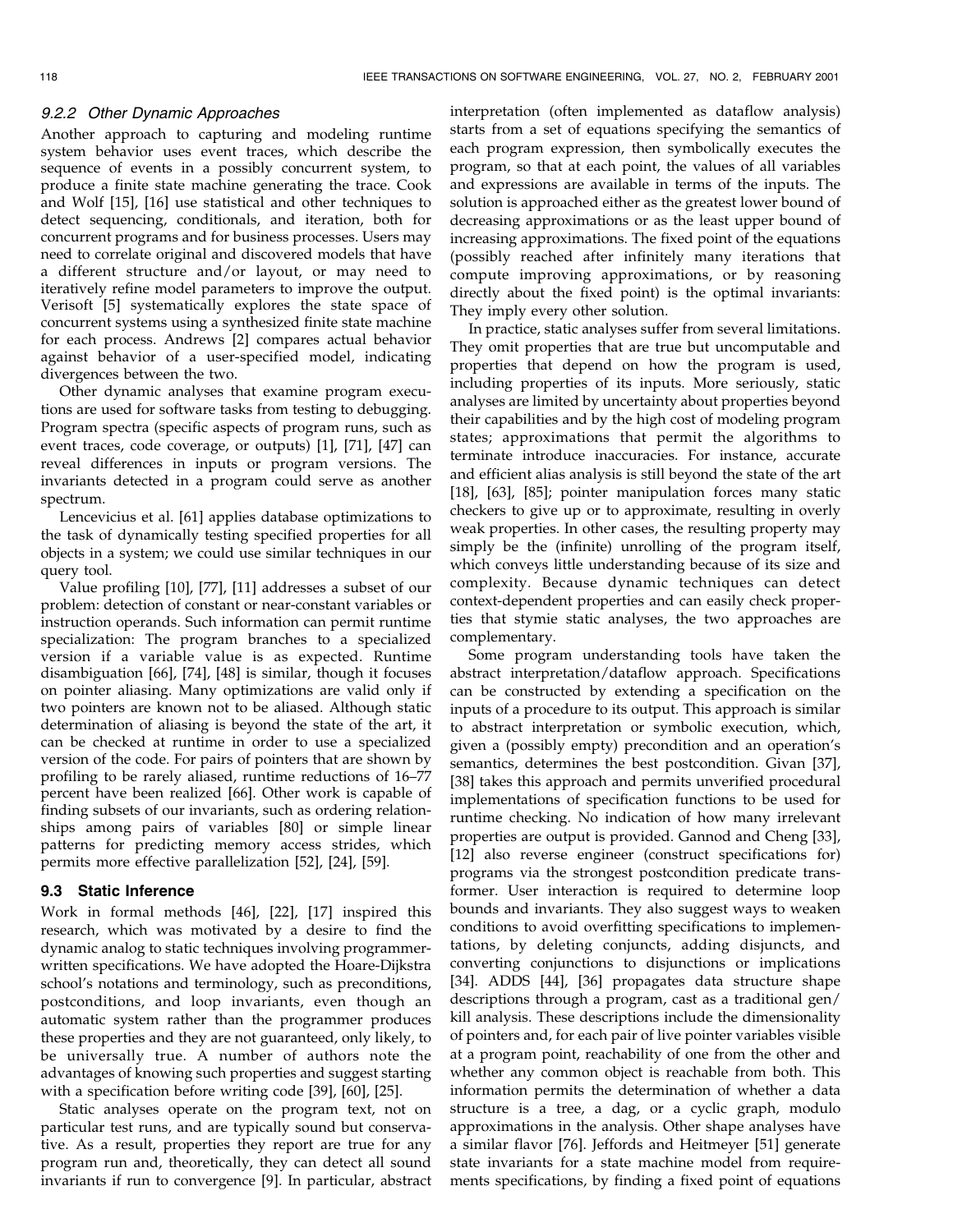specifying events that cause mode transitions. Compared to analyzing code, this approach permits operation at a higher level of abstraction and detection of errors earlier in the software life cycle.

Some formal proof systems generate intermediate assertions for help in proving a given goal formula by propagating known invariants forward or backward in the program [84], [41], [56], [19], [3]. In the case of array bounds checking [75], [40], [57], [67], [86], the desired property is obvious.

The Illustrating Compiler heuristically infers, via compile-time pattern matching and type inferencing, the abstract datatype implemented by a collection of concrete operations, then graphically displays the data in a way that is natural for that datatype [49].

ReForm [81] semiautomatically transforms, by provably correct steps, a program into a specification. The Maintainer's Assistant [83] uses program transformation techniques to prove equivalence of two programs (if they can be transformed to the same specification or to one another).

Other related work includes staging and binding-time analyses, which determine invariant or semi-invariant values for use in partial evaluation [50].

## 9.4 Checking Invariants

A specification can be checked against its implementation either dynamically, by running the program, or statically, by analyzing it. Dynamic approaches are simpler to implement and are rarely blocked by inadequacies of the analysis, but they slow down the program and check only finitely many runs. Numerous implementations of assert facilities exist and some research has addressed making invariant debugging and assertion languages more expressive or less restrictive [35], [73], [54], [8], a topic that is often taken up by research on static checking. Programmers tend to use different styles for dynamically- and statically-checked invariants; for instance, tradeoffs between completeness and runtime cost affect what checks a programmer inserts. Self-checking and self-correcting programs [7], [82] doublecheck their results by computing a value in two ways or by verifying a value that is difficult to compute but easy to check. For certain functions, implementations that are correct on most inputs (and for which checking is effective at finding errors) can be extended to being correct on all inputs with high probability. Dynamic checks are not always effective in detecting errors. In one study, of 867 program self-checks, 34 were effective (located a bug, including six errors not previously discovered by n-way voting among 28 versions of a program), 78 were ineffective (checked a condition but didn't catch an error), 10 raised false alarms (and 22 new faults were introduced into the programs), and 734 were of unknown efficacy (never got triggered and there was no known bug in the code they tested) [58].

Considerable research has addressed statically checking formal specifications [69], [20], [65], [62], [53]; such work could be used to verify likely invariants discovered dynamically, making our system sound. Recently, some realistic static specification checkers have been implemented. LCLint [29], [32] verifies that programs respect annotations in the Larch/C Interface Language [78].

Although these focus on properties such as modularity, which are already guaranteed in more modern languages, they also include pointer-based properties, such as definedness, nullness, and allocation state. ESC [21], [62], [23], the Extended Static Checker, permits programmers to write type-like annotations including arithmetic relationships and declarations about mutability; it catches array bound errors, nil dereferences, synchronization errors, and other programming mistakes. LCLint and ESC do not attempt to check full specifications, which remains beyond the state of the art, but are successful in their more limited domains. (Dependent types [69], [88], [87] make a similar tradeoff between expressiveness and computability.) Neither LCLint nor ESC is sound, but they do provide programmers substantial confidence in the annotations that they check. We are investigating integrating Daikon with one of these systems in order to explore whether it is realistic to annotate a program sufficiently to make it pass these checkers. (A partially-annotated program could trigger even more warning messages than an unannotated one.)

Although program checking is challenging, it can often be automated. Determining what property to check is considered even harder [84], [6]. Most research in this area has focused on generation of intermediate assertions: Given a goal to prove, systems such as STeP [3] attempt to find sufficiently strong auxiliary predicates to permit a proof to be performed automatically. They may do so by forward propagation and generation of auxiliary invariants or by backward propagation and strengthening of properties, as discussed above. Our research is directly applicable since its goal is discovery of properties at any program point.

## 10 ONGOING AND FUTURE WORK

Early experience with dynamic inference of invariants has highlighted a number of issues that require further research. This section briefly discusses increasing the relevance of reported invariants, improving performance performance, enhancing the way users see and manage the reported invariants, and adding to the collection of checked invariants. There are many other interesting areas for investigation, such as evaluating and improving test suites and formally proving the detected likely invariants.

# 10.1 Increasing Relevance

A naive implementation of the techniques described in this article would run excessively slowly, produce many uninteresting invariants, and omit certain useful invariants. We call an invariant relevant if it assists a programmer in a programming task. Perfect relevance is unattainable even in the presence of ideal test suites since relevance depends on the task and the programmer's experience, knowledge of the underlying system, etc. However, we have developed four techniques that generally improve the relevance of dynamically detected invariants [27].

One of the techniques—exploiting unused polymorphism-uses a two-pass approach to add desired invariants to the output. Daikon respects declared types and accepts only integer and integer array inputs. However, runtime types can be detected by a first pass and this information, which may be more specific than declared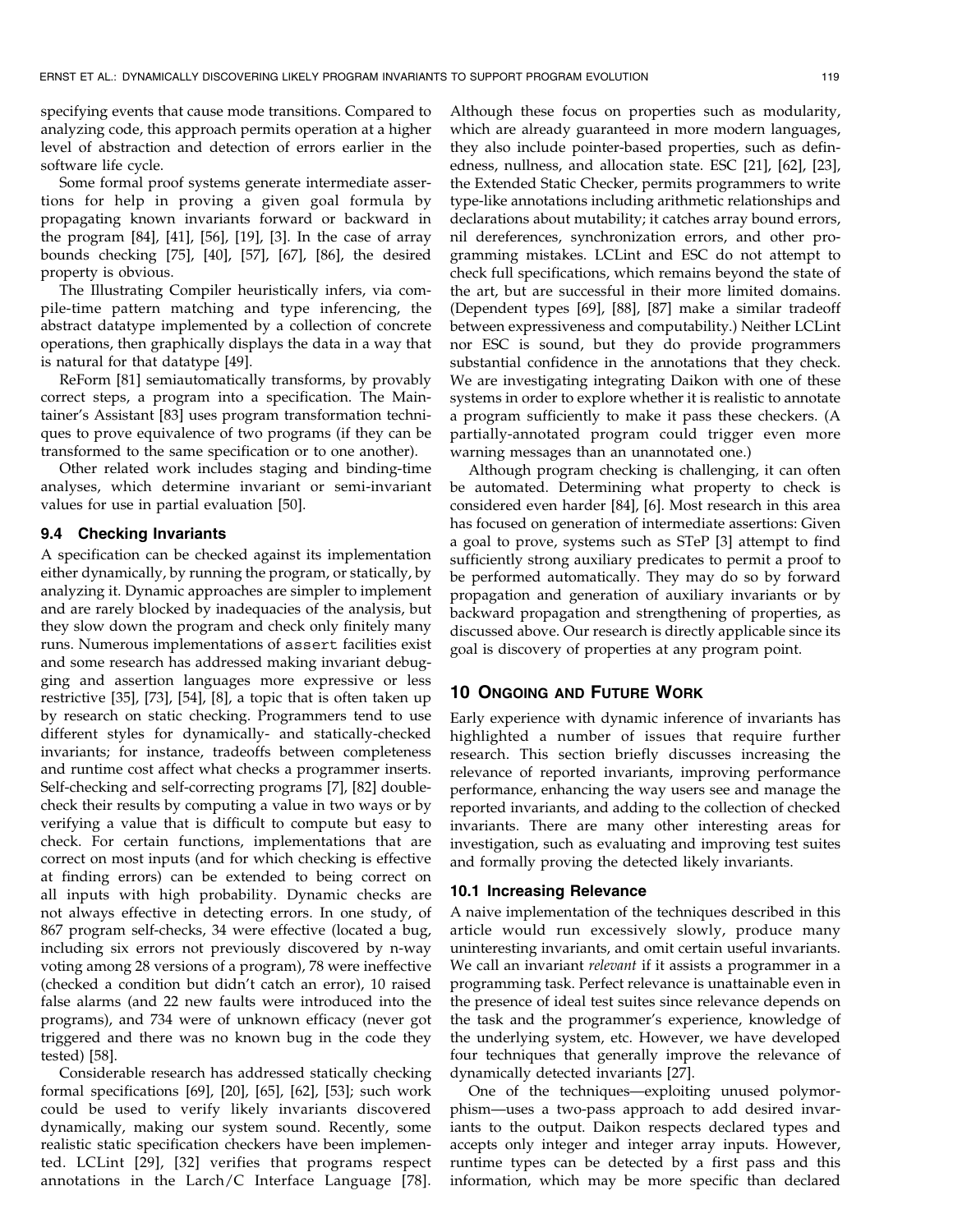polymorphic types, provided to a second pass which can manipulate objects in ways specific to their actual values.

The other three techniques remove irrelevant invariants. First, invariants that are logically implied by other invariants in the output can be suppressed, which cuts down the output without reducing its information content. Implications can also be exploited earlier in inference to save work. Second, variables that can be statically proven to be unrelated need not be compared. This saves runtime and also avoids reporting of coincidentally true but unhelpful and uninteresting properties. Third, variables which have not been assigned since the last time an instrumentation point was encountered can be ignored. Otherwise, they would contribute to confidence in an invariant even though no change has occurred (as for a loop-invariant value repeatedly encountered at a loop head).

# 10.2 Improving Performance

Some of the techniques for improving relevance, mentioned immediately above, aid performance by reducing the number of variables that are considered by the inference engine. But there are other ways to mitigate combinatorial blowups (in instrumentation output size, inference time, and number of results) due to the potentially large numbers of program points to instrument, variables to examine at each point, and invariants to check over those variables.

One such approach is to address the granularity of instrumentation, which affects the amount of data gathered and, thus, the time required to process it. Inferring loop invariants or relationships among local variables can require instrumentation at loop heads, at function calls, or elsewhere, whereas determining representation invariants or properties of global variables does not require so many instrumentation points; perhaps module entry and exit points would be sufficient. When only a part of the program is of interest, the whole program need not be instrumented; in the replace study, we often recomputed invariants over just a single procedure in order to make invariant detection complete faster. Similarly, the choice of variables instrumented at each program point also affects inference performance. When some are not of interest, they can be skipped and variables that cannot have changed since the last instrumentation point need not be reexamined. Finally, supplying fewer test cases results in faster runtimes at the risk of less precise output.

The inference engine can be directly sped up by checking for fewer invariants; this is particularly useful when a programmer is focusing on part of the program and is not interested in certain kinds of properties (say, ternary functions). Derived variables can likewise be throttled to save time or increased to provide more extensive coverage. More complicated derived variables may be added for complex expressions that appear in the program text; derived variables or invariants may also involve functions defined in the program.

Finally, as mentioned earlier, the Daikon implementation is written in the interpreted, object-oriented language Python [79] and we have not optimized the implementation in any significant way. Significant performance improvements appear to be feasible.

## 10.3 Viewing and Managing Invariants

It may be difficult, perhaps overwhelming, for a programmer to sort through a large number of inferred invariants. This was an issue with replace, in which Daikon reported dozens of invariants per program point, only some of which were useful for the particular task. The relevance improvements above should help significantly in this regard. However, additional tools for viewing and managing the invariants could also help.

As one example, we developed a tool that retrieves the variable-value tuples that satisfy or falsify a user-specified property. As another example, we are considering developing a text editor that can provide a list of invariants for the program point or variable at the cursor. A programmer could also be permitted to filter out classes of invariants.

Ordering the reported invariants according to category or predicted usefulness could also help a programmer find a relevant invariant more quickly. The invariant differencing tool can indicate how a program change has affected the computed invariants.

Selective reporting of invariants could also improve the performance of invariant inference. For example, if the user interface presents invariants on demand, the invariants could be computed on demand as well. In replace, for example, the average program point required 220 seconds of inference time. With an order of magnitude speed improvement due to implementation in a compiled language, combined with filtering of unwanted classes of invariants, perhaps over one or a few variables, on-demand inference time could be limited to a few seconds and the start-up costs for inference would be limited to running the test cases.

## 10.4 Richer Invariants

We are pursuing techniques that find and report more sophisticated invariants. At present, the two most critical improvements are discovering invariants over pointerbased recursive data structures, such as linked lists, trees, and graphs, and computing conditional (and disjunctive) invariants, such as  $p = NULL$  or  $p > i$ . These two improvements are symbiotic, as the trivial example shows. Our current design for handling pointer-based data structures is to linearize them, in a variety of ways, during instrumentation, and then look for invariants over the linearized sequences. Conditional invariants are detected by splitting the data trace into two parts, performing invariant inference over each part, and combining the results. The data can be split in a number of ways: random and exhaustive splitting of the traces; exceptions to invariants being tested; splitting on special values, such as common constants (like zero and one) or extremal values found earlier; and using static analysis to identify potential predicates for splitting. Preliminary results are reported elsewhere [30].

# 11 CONCLUSIONS

This research demonstrates the feasibility and effectiveness of discovering program invariants based on execution traces. This technique automatically detected all the stated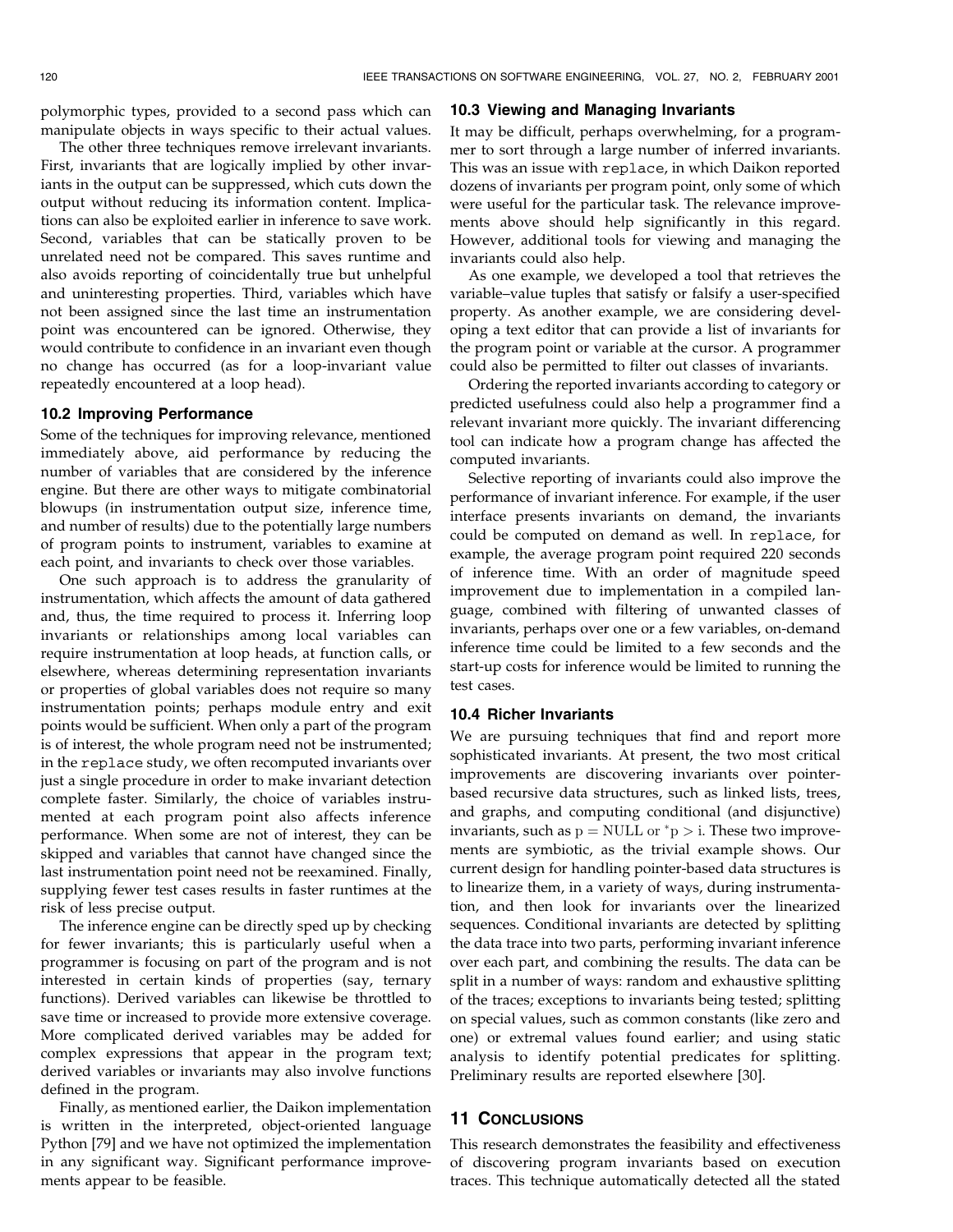invariants in a set of formally-specified programs; furthermore, the invariants detected in a C program proved useful in a software evolution task. The techniques and prototype implementation are adequately fast when applied to modest programs.

Working on evolution tasks with programs that we did not write gave us insights into the strengths and weaknesses of dynamic invariant detection, the specific techniques, and the Daikon tool. Moreover, the use of dynamically inferred invariants qualitatively affected programmers, encouraging them to think in terms of invariants where they might otherwise not have. With a variety of improvements, as discussed in the previous section, there is significant promise that the approach could be applicable to the evolution of larger systems.

This promise holds despite the fact that the invariant detector may discover invariants that are not universally true for all potential executions. A local static analysis can reveal useful invariants that are universally true of a function, no matter how it is used. A whole-program analysis can discover stronger properties of a function, in particular, properties that are dependent on the contexts in which function is called (as discussed in Section 9). A dynamic invariant detector can report yet stronger invariants that depend on the data sets over which the program may be run. The ability to achieve the last also admits invariants that are only true of the particular test suite chosen and these are not generally discernible by the user from the other kinds of invariants. Regardless, some inferred invariants are capable of pointing out flaws in the test suite and directing its improvement (as discussed in Section 4).

Focusing on the general task of software evolution as well as on the task-driven needs of a programmer has led to effective solutions. For instance, our technique need not find a complete specification or every interesting invariant, nor find only interesting or correct invariants. Rather, the technique must enable a programmer to evolve systems more effectively than before. This point of view has guided even the most technical aspects of the research. For instance, we chose a highly uniform design for the invariant engine, modeling only scalar integer variables and arrays of those scalars. All other types must be mapped to these types and nonvariable entities must be mapped to variables. Although the choices constrain what invariants the system infers, it provides useful invariants at an acceptable cost. Focusing on the software evolution task has also guided choices such as checking for a fixed set of invariant classes, computing confidence levels, and even the data we capture during instrumentation.

The Daikon invariant detector is available at http:// sdg.lcs.mit.edu/~mernst/daikon/.

#### ACKNOWLEDGMENTS

This is a revised and extended version of a paper that appeared in ICSE '99 [26].

Aung Thaung performed the analysis of student programs reported in Section 6. Vibha Sazawal provided valuable assistance with statistical analysis. Gregg Rothermel shared his modified versions of the Siemens test programs. Many of our colleagues provided comments on our ideas; we are particularly grateful for the early feedback of Craig Chambers, Oren Etzioni, Tessa Lau, David Madigan, and Jared Saia. Greg Badros, Craig Chambers, Tessa Lau, Todd Millstein, Jon Nowitz, Steve Wolfman, and the anonymous ICSE '99 and IEEE Transactions on Software Engineering referees improved this article by critiquing previous versions. Daniel Jackson, Vass Litvinov, George Necula, James Noble, and the referees suggested related work.

This work was supported by the US National Science Foundation grants CCR-9506779 and CCR-9508745, an IBM Cooperative Fellowship, and a gift from Edison Design Group [28]. This research was conducted while M.D. Ernst and J. Cockrell were at the University of Washington.

## **REFERENCES**

- [1] D. Abramson, I. Foster, J. Michalakes, and R. Socic, "Relative Debugging: A New Methodology for Debugging Scientific Applications," Comm. ACM, vol. 39, no. 11, pp. 69–77, Nov. 1996.
- [2] J.H. Andrews, ªTesting Using Log File Analysis: Tools, Methods and Issues," Proc. 13th Ann. Int'l Conf. Automated Software Eng. (ASE '98), pp. 157-166, Oct. 1998.
- [3] N. Bjørner, A. Browne, and Z. Manna, "Automatic Generation of Invariants and Intermediate Assertions,º Theoretical Computer Science, vol. 173, no. 1, pp. 49-87, Feb. 1997.
- [4] I. Bratko and M. Grobelnik, ªInductive Learning Applied to Program Construction and Verification," Knowledge Oriented Software Design: Extended Papers from the IFIP TC 12 Workshop Artificial Intelligence from the Information Processing Perspective, (AIFIPP '92), J. Cuena, ed., pp. 169–182, 1993.
- [5] B. Boigelot and P. Godefroid, "Automatic Synthesis of Specifications from the Dynamic Observation of Reactive Programs," Proc. Third Int'l Workshop Tools and Algorithms for the Construction and Analysis of Systems (TACAS '97), pp. 321–333, Apr. 1997.
- [6] S. Bensalem, Y. Lakhnech, and H. Saidi, ªPowerful Techniques for the Automatic Generation of Invariants," Proc. Eighth Int'l Conf. Computer Aided Verification (CAV), pp. 323–335, July/Aug. 1996.
- [7] M. Blum, "Designing Programs to Check Their Work," Proc. Int'l Symp. Software Testing and Analysis, T. Ostrand and E. Weyuker, eds., p. 1, June 1993.
- [8] E.C. Chan, J.T. Boyland, and W.L. Scherlis, ªPromises: Limited Specifications for Analysis and Manipulation," Proc. 20th Int'l Conf. Software Eng., pp. 167-176, Apr. 1998.
- [9] P.M. Cousot and R. Cousot, ªAutomatic Synthesis of Optimal Invariant Assertions: Mathematical Foundations," Proc. ACM Symp. Artificial Intelligence and Programming Languages, pp. 1-12, Aug. 1977.
- [10] B. Calder, P. Feller, and A. Eustace, "Value Profiling," Proc. 27th Ann. Int'l Symp. Microarchitecture (MICRO-97), pp. 259-269, Dec. 1997.
- [11] B. Calder, P. Feller, and A. Eustace, "Value Profiling and Optimization," J. Instruction Level Parallelism, vol. 1, Mar. 1999, http://www.jilp.org/vol1/.
- [12] B.H.C. Cheng and G.C. Gannod, "Abstraction of Formal Specifications from Program Code," Proc. Third Int'l Conf. Tools for Artificial Intelligence (TAI '91), pp. 125-128, Nov. 1991.
- [13] Watch What I Do: Programming by Demonstration, A. Cypher, D.C. Halbert, D. Kurlander, H. Lieberman, D. Maulsby, B.A. Myers, and A. Turransky eds., Cambridge, Mass.: MIT Press, 1993.
- [14] W.W. Cohen, "Grammatically Biased Learning: Learning Logic Programs Using an Explicit Antecedent Description Language," Artificial Intelligence, vol. 68, pp. 303–366, Aug. 1994.
- [15] J.E. Cook and A.L. Wolf, "Discovering Models of Software Processes from Event-Based Data," ACM Trans. Software Eng. and Methodology, vol. 7, no. 3, pp. 215–249, July 1998.
- [16] J.E. Cook and A.L. Wolf, "Event-Based Detection of Concurrency," Proc. ACM SIGSOFT '98 Symp. Foundations of Software Eng., pp. 35-45, Nov. 1998.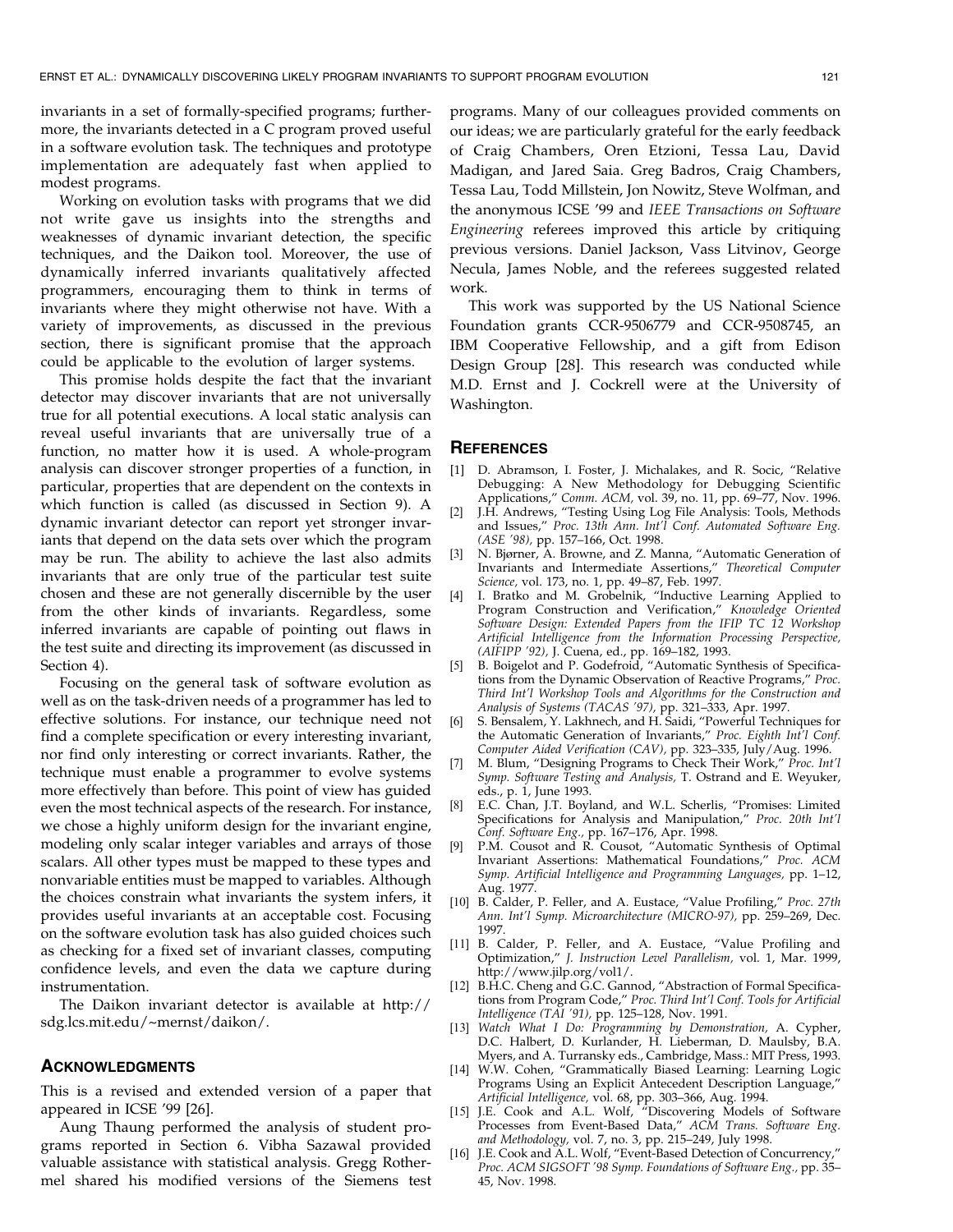- [17] E.M. Clarke, J.M. Wing, R. Alur, R. Cleaveland, D. Dill, A. Emerson, S. Garland, S. German, J. Guttag, A. Hall, T. Henzinger, G. Holzmann, C. Jones, R. Kurshan, N. Leveson, K. McMillan, J. Moore, D. Peled, A. Pnueli, J. Rushby, N. Shankar, J. Sifakis, P. Sistla, B. Steffen, P. Wolper, J. Woodcock, and P. Zave, ªFormal Methods: State of the Art and Future Directions," ACM Computing Surveys, vol. 28, no. 4, pp. 626-643, Dec. 1996.
- [18] D.R. Chase, M. Wegman, and F.K. Zadeck, "Analysis of Pointers and Structures," Proc. SIGPLAN '90 Conf. Programming Language Design and Implementation, pp. 296-310, June 1990.
- [19] D.D. Dunlop and V.R. Basili, "A Heuristic for Deriving Loop Functions," IEEE Trans. Software Eng., vol. 10, no. 3, pp. 275-285, May 1984.
- [20] M.B. Dwyer and L.A. Clarke, "Data Flow Analysis for Verifying Properties of Concurrent Programs," Proc. Second ACM SIGSOFT Symp. Foundations of Software Eng. (SIGSOFT '94), pp. 62-75, Dec. 1994.
- [21] D.L. Detlefs, "An Overview of the Extended Static Checking System," Proc. First Workshop Formal Methods in Software Practice, pp. 1±9, Jan. 1996.
- [22] E.W. Dijkstra, A Discipline of Programming. Englewood Cliffs, N.J.: Prentice-Hall, 1976.
- [23] D.L. Detlefs, K. Rustan, M. Leino, G. Nelson, and J.B. Saxe, ªExtended Static Checking,º SRC Research Report 159, Compaq Systems Research Center, Dec. 1998.
- [24] D. Bruening, S. Devabhaktuni, and S. Amarasinghe, "Softspec: Software-Based Speculative Parallelism," MIT/LCS Technical Memo, LCS-TM-606, Apr. 2000.
- [25] G. Dromey, Program Derivation: The Development of Programs from Specifications, Addison-Wesley, 1989.
- [26] M.D. Ernst, J. Cockrell, W.G. Griswold, and D. Notkin, "Dynamically Discovering Likely Program Invariants to Support Program Evolution," Proc. 21st Int'l Conf. Software Eng., pp. 213-224, May 1999.
- [27] M.D. Ernst, A. Czeisler, W.G. Griswold, and D. Notkin, "Quickly Detecting Relevant Program Invariants," Proc. 22nd Int'l Conf. Software Eng., pp. 449-458, June 2000.
- [28] Edison Design Group, C++ Front End Internal Documentation, version 2.28 ed., Mar. 1995, http://www.edg.com.
- [29] D. Evans, J. Guttag, J. Horning, and Y.M. Tan, ªLCLint: A Tool for Using Specifications to Check Code," Proc. Second ACM SIGSOFT Symp. the Foundations of Software Eng. (SIGSOFT '94), pp. 87-97, Dec. 1994.
- [30] M.D. Ernst, W.G. Griswold, Y. Kataoka, and D. Notkin, ªDynamically Discovering Pointer-Based Program Invariants,º Technical Report UW-CSE-99-11-02, Univ. of Washington, Seattle, Wash., Nov. 1999.
- [31] M.D. Ernst, "Dynamically Discovering Likely Program Invariants," PhD thesis, Dept. of Computer Science and Eng., Univ. of Washington, Seattle, Wash., Aug. 2000.
- [32] D. Evans, "Static Detection of Dynamic Memory Errors," Proc. SIGPLAN '96 Conf. Programming Language Design and Implementation, pp. 44-53, May 1996.
- [33] G.C. Gannod and B.H.C. Cheng, "Strongest Postcondition Semantics as the Formal Basis for Reverse Engineering," J. Automated Software Eng., vol. 3, nos. 1-2, pp. 139-164, June 1996.
- [34] G.C. Gannod and B.H.C. Cheng, "A Specification Matching Based Approach to Reverse Engineering," Proc. 21st Int'l Conf. Software Eng., pp. 389-398, May 1999.
- [35] M. Golan and D.R. Hanson, "DUEL-A Very High-Level Debugging Language," Proc. 1993 USENIX Conf., pp. 107-117, Jan. 1993.
- [36] R. Ghiya and L.J. Hendren, "Is It a Tree, a DAG, or a Cyclic Graph? A Shape Analysis for Heap-Directed Pointers in C," Proc. 23rd Ann. ACM SIGPLAN-SIGACT Symp. Principles of Programming Languages, pp. 1-15, Jan. 1996.
- [37] R. Givan, "Inferring Program Specifications in Polynomial-Time," Proc. Third Int'l Symp. Static Analysis (SAS '96), pp. 205-219, Sept. 1996.
- [38] R.L. Givan Jr., "Automatically Inferring Properties of Computer Programs," PhD thesis, Mass. Inst. of Technology, Cambridge, Mass., June 1996.
- [39] D. Gries, The Science of Programming, New York: Springer-Verlag, 1981.
- [40] R. Gupta, "A Fresh Look at Optimizing Array Bound Checking," Proc. SIGPLAN '90 Conf. Programming Language Design and Implementation, pp. 272-282, June 1990.
- [41] S.M. German and B. Wegbreit, "A Synthesizer of Inductive Assertions," IEEE Trans. Software Eng., vol. 1, no. 1, pp. 68-75, Mar. 1975.
- [42] D. Hamlet, "Random Testing," Encyclopedia of Software Eng., 1994.
- [43] M. Hutchins, H. Foster, T. Goradia, and T. Ostrand, "Experiments on the Effectiveness of Dataflow- and Controlflow-Based Test Adequacy Criteria," Proc. 16th Int'l Conf. Software Eng., pp. 191-200, May 1994.
- [44] L.J. Hendren, J. Hummel, and A. Nicolau, "Abstractions for Recursive Pointer Data Structures: Improving the Analysis and Transformation of Imperative programs," Proc. SIGPLAN '92 Conf. Programming Language Design and Implementation, pp. 249-260, June 1992.
- [45] R. Hastings and B. Joyce, "Purify: A Tool for Detecting Memory Leaks and Access Errors in C and C++ Programs," Proc. USENIX Conf., pp. 125-138, Jan. 1992.
- [46] C.A.R. Hoare, "An Axiomatic Basis for Computer Programming," Comm. ACM, vol. 12, no. 10, pp. 576-583, Oct. 1969.
- [47] M.J. Harrold, G. Rothermel, R. Wu, and L. Yi, ªAn Empirical Investigation of Program Spectra,º ACM SIGPLAN/SIGSOFT Workshop Program Analysis for Software Tools and Eng. (PASTE '98), pp. 83-90, June 1998.
- [48] A.S. Huang, G. Slavenburg, and J.P. Shen, "Speculative Disambiguation: A Compilation Technique for Dynamic Memory Disambiguation," Proc. 21st Ann. Int'l Symp. Computer Architecture, pp. 200±210, Apr. 1994.
- [49] R. Henry, K.M. Whaley, and B. Forstall, "The University of Washington Illustrating Compiler," Proc. SIGPLAN '90 Conf. Programming Language Design and Implementation, pp. 223-246, June 1990.
- [50] N.D. Jones, C.K. Gomard, and P. Sestoft, Partial Evaluation and Automatic Program Generation. Prentice Hall Int'l, 1993.
- [51] R. Jeffords and C. Heitmeyer, "Automatic Generation of State Invariants from Requirements Specifications," Proc. ACM SIG-SOFT '98 Symp. Foundations of Software Eng., pp. 56-69, Nov. 1998.
- [52] R.W.M. Jones, "A Strategy for Finding the Optimal Data Placement for Regular Programs,º master's thesis, Dept. of Computing, Imperial College, 1996.
- [53] B. Jacobs, J. van den Berg, M. Huisman, M. van Berkum, U. Hensel, and H. Tews, "Reasoning About Java Classes," Object-Oriented Programming Systems, Languages, and Applications (OOP-SLA '98), pp. 329-340, Oct. 1998.
- [54] M. Karaorman, U. Holzle, and J. Bruno, "jContractor: A Reflective Java Library to Support Design by Contract," Technical Report TRCS98-31, Univ. of Calif., Santa Barbara, Jan. 1999.
- [55] S.C. Kleene, "Representation of Events in Nerve Nets and Finite Automata,º Automata Studies, Annals of Math. Studies 34, C.E. Shannon and J. McCarthy, eds., pp. 3-40, 1956.
- [56] S. Katz and Z. Manna, "Logical Analysis of Programs," Comm. ACM, vol. 19, no. 4, pp. 188-206, Apr. 1976.
- [57] P. Kolte and M. Wolfe, ªElimination of Redundant Array Subscript Range Checks," Proc. SIGPLAN '95 Conf. Programming Language Design and Implementation, pp. 270-278, June 1995.
- [58] N.G. Leveson, S.S. Cha, J.C. Knight, and T.J. Shimeall, "The Use of Self Checks and Voting in Software Error Detection: An Empirical Study," IEEE Trans. Software Eng. vol. 16, no. 4, pp. 432-443, 1990.
- [59] S.-W. Liao, A. Diwan, R.P. Bosch, Jr., A. Ghuloum, and M.S. Lam, ªSUIF Explorer: An Interactive and Interprocedural Parallelizer,º Proc. Seventh ACM SIGPLAN Symp. Principles and Practice of Parallel Programming (PPOPP '99), pp. 37-48, May 1999.
- [60] B. Liskov and J. Guttag, Abstraction and Specification in Program Development. Cambridge, Mass.: MIT Press, 1986.
- [61] R. Lencevicius, U. Hölzle, and A.K. Singh, "Query-Based Debugging of Object-Oriented Programs," Proc. Conf. Object-Oriented Programming, Systems, Languages, and Applications, pp. 304-317, Oct. 1997
- [62] K.R.M. Leino and G. Nelson, "An Extended Static Checker for Modula-3," Proc. Compiler Construction: Seventh Int'l Conf. (CC '98), pp. 302±305, Apr. 1998.
- [63] W. Landi and B.G. Ryder, ªA Safe Approximate Algorithm for Interprocedural Pointer Aliasing," Proc. SIGPLAN '92 Conf. Programming Language Design and Implementation, pp. 235–248, June 1992.
- [64] T.M. Mitchell, Machine Learning. McGraw-Hill Series in Computer Science, Boston, Mass.: WCB/McGraw-Hill, 1997.